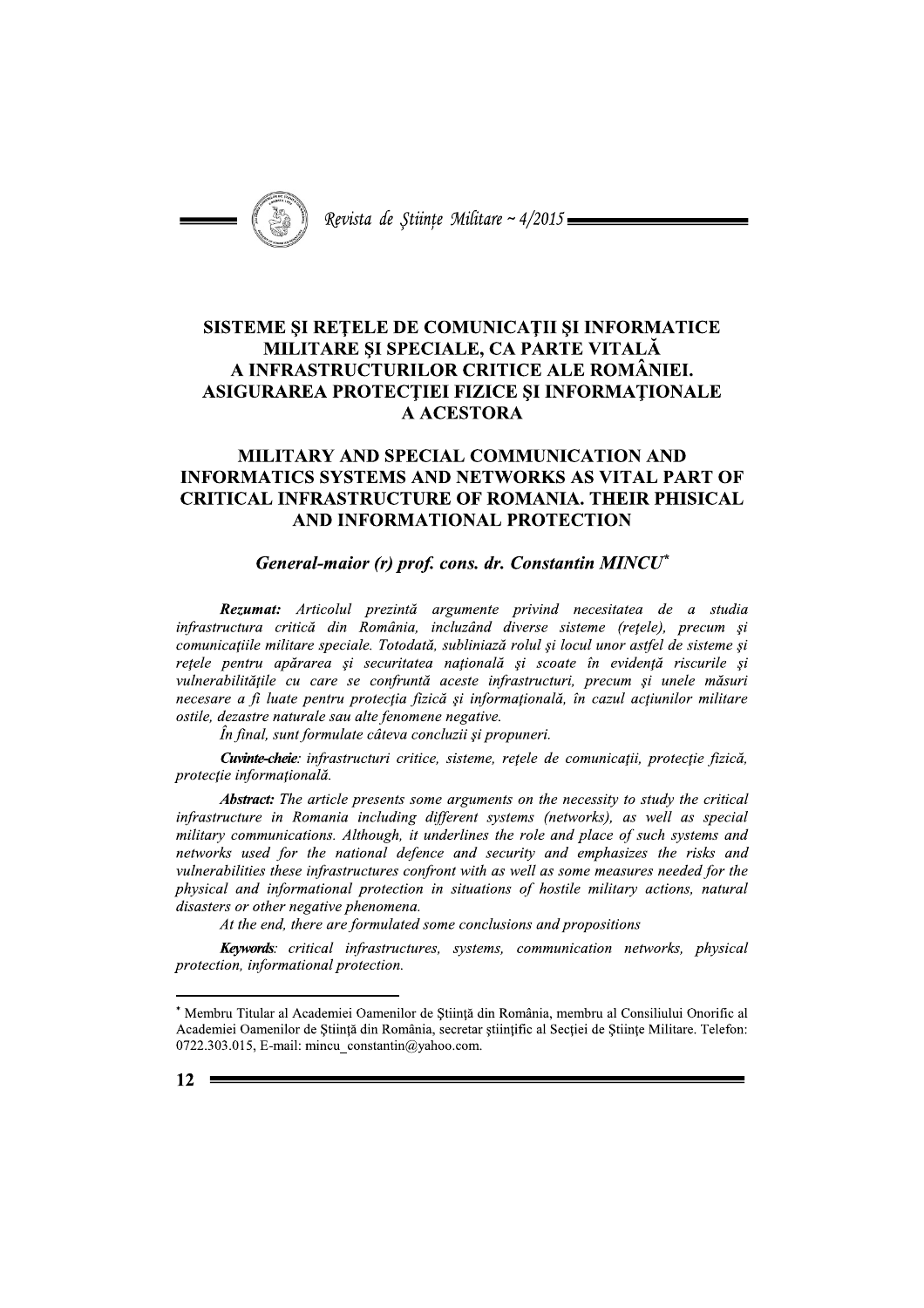$\blacksquare$  Revista de Științe Militare ~ 4/2015

# rgumente pentru abordarea temei

Infrastructurile critice - resurse vitale pentru buna funcționare a societății (asigurarea sigurantei vietii cetătenilor, a bunurilor materiale de bază, a serviciilor publice cele mai importante) sunt de câțiva ani buni în atenția responsabililor politici, economici si militari din mai multe tări ale lumii si face obiectul studiilor, planurilor și acțiunilor unor organizații internaționale (ONU, NATO, UE).

Conceptul "infrastructură critică" a fost folosit, în mod oficial, în iulie 1996, în Statele Unite, în preambulul unui act normativ elaborat de Casa Albă. intitulat: Ordinul Executiv pentru Protecția Infrastructurilor Critice (Executive Order Critical Infrastructure Protection).

Apreciindu-se că securitatea, economia și chiar supraviețuirea lumii industrializate ar fi esential dependente de trei elemente strâns interrelationate<sup>1</sup>: energia, comunicatiile si computerele – actul normativ explica si definea atunci infrastructura critică<sup>2</sup> ca fiind "parte din infrastructura natională care este atât de vitală încât distrugerea sau punerea ei în incapacitate de funcționare poate să diminueze grav apărarea sau economia  $SUA<sup>3</sup>$ .

Ulterior, sfera de cuprindere a acestui concept se va extinde, iar tema se va dezvolta. Îndeosebi după "momentul 9/11" – prima dovadă că nicio țară, oricât de puternică ar fi ea, chiar și Statele Unite, nu-și va mai apăra eficient și de una singură centrii ei vitali (telecomunicatiile, sistemele de aprovizionare cu electricitate și apă, depozitele de gaze și de petrol, finanțele și băncile, centrele de comandă și infrastructurile militare, serviciile de urgență etc.).

În Strategia Națională de Securitate a Spațiului Cibernetic (The National Startegy to Secure Cyberspace) sunt nominalizate la infrastructuri critice: "instituții publice și private din sectoarele agriculturii, alimentației, aprovizionării cu apă, sănătății publice, serviciilor de urgență, guvernării, industriei de apărare, informatiilor și telecomunicațiilor, energiei, transporturilor, sistemelor bancare și financiare, chimice și a materialelor periculoase, precum și cele poștale și de navigatie"<sup>4</sup>.

Și la nivelul NATO și al Uniunii Europene sunt preocupări concrete pentru a defini infrastructurile critice și pentru a propune soluții concrete de protecție a acestora în fata unor atacuri ostile sau a unor calamităti naturale de amploare.

Problematica infrastructurilor critice a fost și este dezbătută în continuare de numerosi specialisti civili si militari, din multe tări ale lumii industrializate,

 $1$  http://en.wikipedia.org/wiki/critical infrastructure protection

 $2 \text{ http://www.whitehousegov/news/release/2001/10/20011016-12.html}$ 

<sup>&</sup>lt;sup>3</sup> Executive Order Critical Infrastructure Protection; http://www.fas.org/irp/offdocs/ eo1301.htm

<sup>&</sup>lt;sup>4</sup> The National Strategy to Secure Cyberspace, february, 2003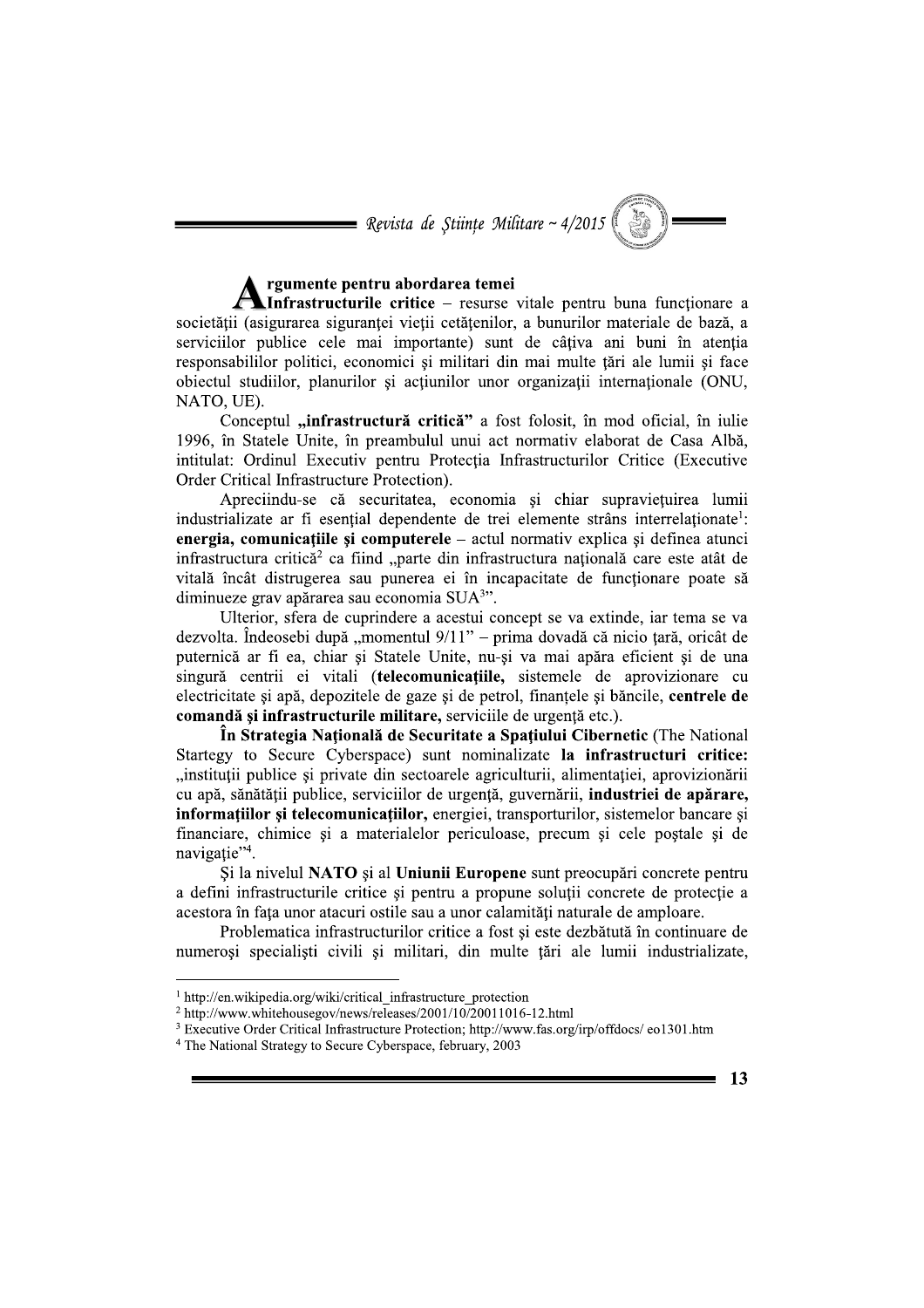Revista de Științe Militare ~ 4/2015 =

rămânând o problemă deschisă, atât pentru analiză și fundamentare teoretică, cât și pentru acțiune practică, în actele de bună guvernare.

Trebuie să remarc că și numeroși specialiști români s-au aplecat cu convingere, cu bune rezultate în plan științific și acțional, pentru a defini concepte, pentru a inventaria cu acuratete infrastructurile critice ale României și pentru a propune decidenților politici și celor din administrație elaborarea unui cadru normativ (legi, hotărâri de Guvern etc.), urmat de punerea, cât mai urgent în practică a măsurilor principale, în mod deosebit pentru rețelele vitale (energie, apă, sisteme informationale, sisteme de transport, sisteme financiar-bancare)<sup>5</sup>.

Atât specialiștii străini, cât și cei români, civili și militari, care au analizat domeniul infrastructurilor critice, au acordat o mare atentie rolului și locului sistemelor informationale complexe (globale, zonale, nationale, militare, speciale, comerciale, private etc.) în asigurarea vieții normale a populației, în funcționarea economiilor, a sistemelor financiar-bancare, a securității și apărării nationale și a conducerii politice si administrative a unui stat, aliante sau uniuni politicoeconomice.

Trebuie să arăt că acest gen de sisteme și rețele de comunicații și informatice sunt tratate de multi autori ca subiect al războiului informational<sup>6</sup>, la pace, criză sau război, cu efecte grave asupra funcționării lor în siguranță, fapt care induce în mod direct dereglarea sau compromiterea totală a altor sisteme (subsisteme) servite: conducerea politică și administrativă, apărarea natională, siguranta tării și a populației, sistemele economice, financiar-bancare și cele care privesc utilitățile vitale (energie, apă, alimente etc.).

Teodor Frunzeti, Securitatea națională și războiul modern, Ed. Militară, București, 1999;

<sup>&</sup>lt;sup>5</sup> Autori și lucrări:

Dr. Grigore Alexandrescu, Dr. Gheroghe Văduva, Infrastructuri critice, pericole, amenințări la adresa acestora, sisteme de protecție, Editura U.N.Ap. Carol I, București, 2006;

George Dediu, Alexandru Manafu, Protecția infrastructurilor critice - o nouă provocare, Editura U.N.Ap. Carol I, București, 2006;

Dr. Constantin-Gheorghe Balaban, Infrastructurile critice, un domeniu care se cere investigat, Revista Geopolitică, Anul VI – nr. 27, pp. 49-55.

<sup>&</sup>lt;sup>6</sup> Autori și lucrări:

Radu Dan Septimiu Popa, Războiul informational si securitatea natională, Ed. Militară, Bucuresti, 2009

M. Muresan, Gh. Văduva, Războiul viitorului, viitorul războiului, Editura U.N.Ap. Carol I, Bucuresti,  $2006:$ 

Robert H. Anderson, *Physical Vulnerabilities of Critical US Information Systems* (internet, Iaver May  $03.pdf$ ;

Adrian V. Gheorghe, Analiza de risc și de vulenrabilitate pentru infrastructurile critice ale societății informatice - societatea cunoașterii.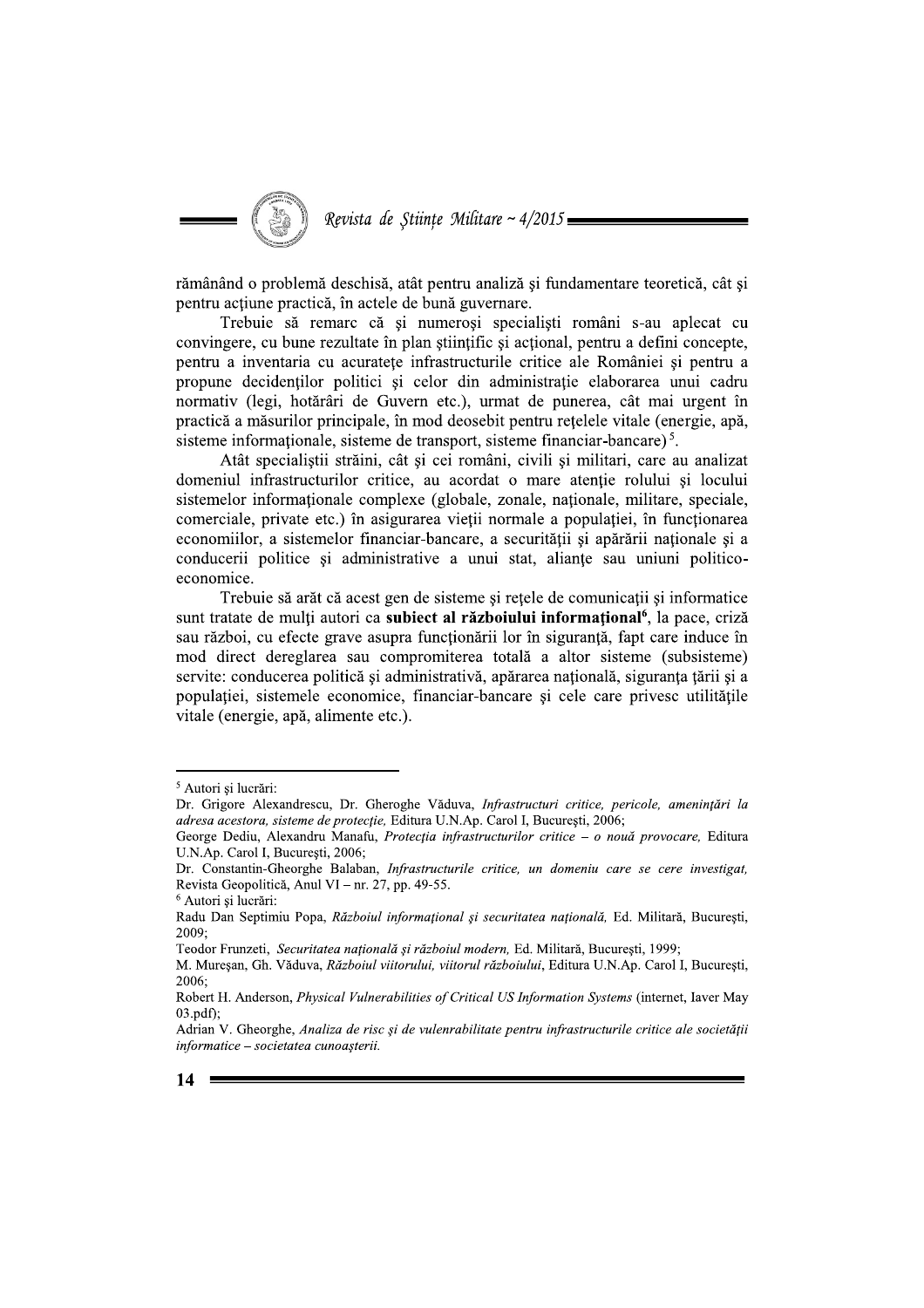= Revista de Științe Militare ~  $4/2015$ 

Locul si rolul sistemelor de comunicatii si informatice militare si speciale în cadrul infrastructurii critice

a. Sistemele de comunicatii si informatice militare au constituit si continuă să constituie elemente vitale în exercitarea comenzii și controlului la toate esaloanele armatei, începând cu nivelul strategic și până la cel luptător. Numeroși autori, în principal militari, au elaborat cărți, studii, analize, proiecte, manuale și articole în care au demonstrat locul și rolul sistemelor complexe de tipul C4I (+ variante) într-un război modern, demonstrând totodată, pe lângă calitățile lor tehnice si operationale si vulnerabilități reale ce decurg din metodele si procedeele războiului informațional modern, dar și cele care sunt create de calamități naturale majore, accidente grave, erori de projectare și realizare sau erori umane.

Pentru a înțelege mai bine care este "averea" disponibilă în acest moment în armata noastră care trebuie protejată fizic și informațional față de multiple vulnerabilități și amenintări, se cuvine să reamintim câteva aspecte, să le spunem teoretice si metodologice.

- Sistem C4I (+variante) nu este privit ca un singur sistem, ci mai mult ca un sistem de sisteme în care fiecare sistem produce si/sau consumă servicii. C4ISR reprezintă integrarea doctrinelor, procedurilor, structurilor organizaționale, personalului, echipamentelor tehnice și produselor software, facilităților, comunicațiilor și cercetării pentru a sprijini abilitatea comandantului de a realiza comanda si controlul de-a lungul întregii game de operatii militare. C4ISR asigură comandanții cu date oportune și precise și sisteme pentru planificare, monitorizare, conducere, control și raportarea desfășurării operațiilor.

- Subsistemul de comandă și control constă din facilitățile, echipamentele, procedurile si personalul esentiale pentru un comandant în planificarea, comanda și controlul fortelor subordonate și primite în sprijin pentru îndeplinirea misiunii.

- Subsistemul de comunicații reprezintă un ansamblu de echipamente, metode, proceduri și personal (dacă e necesar), organizat pentru a îndeplini functiile de transfer a informatiilor. Cuprinde sisteme de transmisie, de comutatie si de utilizator. Poate îndeplini și funcții de stocare și prelucrare în sprijinul transferului de informatii.

- Subsistemul informatic (de calculatoare) constituie un ansamblu de echipamente, metode, proceduri si personal (dacă e necesar), organizat pentru a îndeplini funcțiile de prelucrare a informațiilor. Poate transfera informații în sprijinul functiilor de prelucrare (de exemplu: în cadrul retelelor locale de calculatoare).

- Sistemul de informații (cercetare) – echipamente, metode, proceduri și personal pentru realizarea produselor informative prin colectarea, prelucrarea,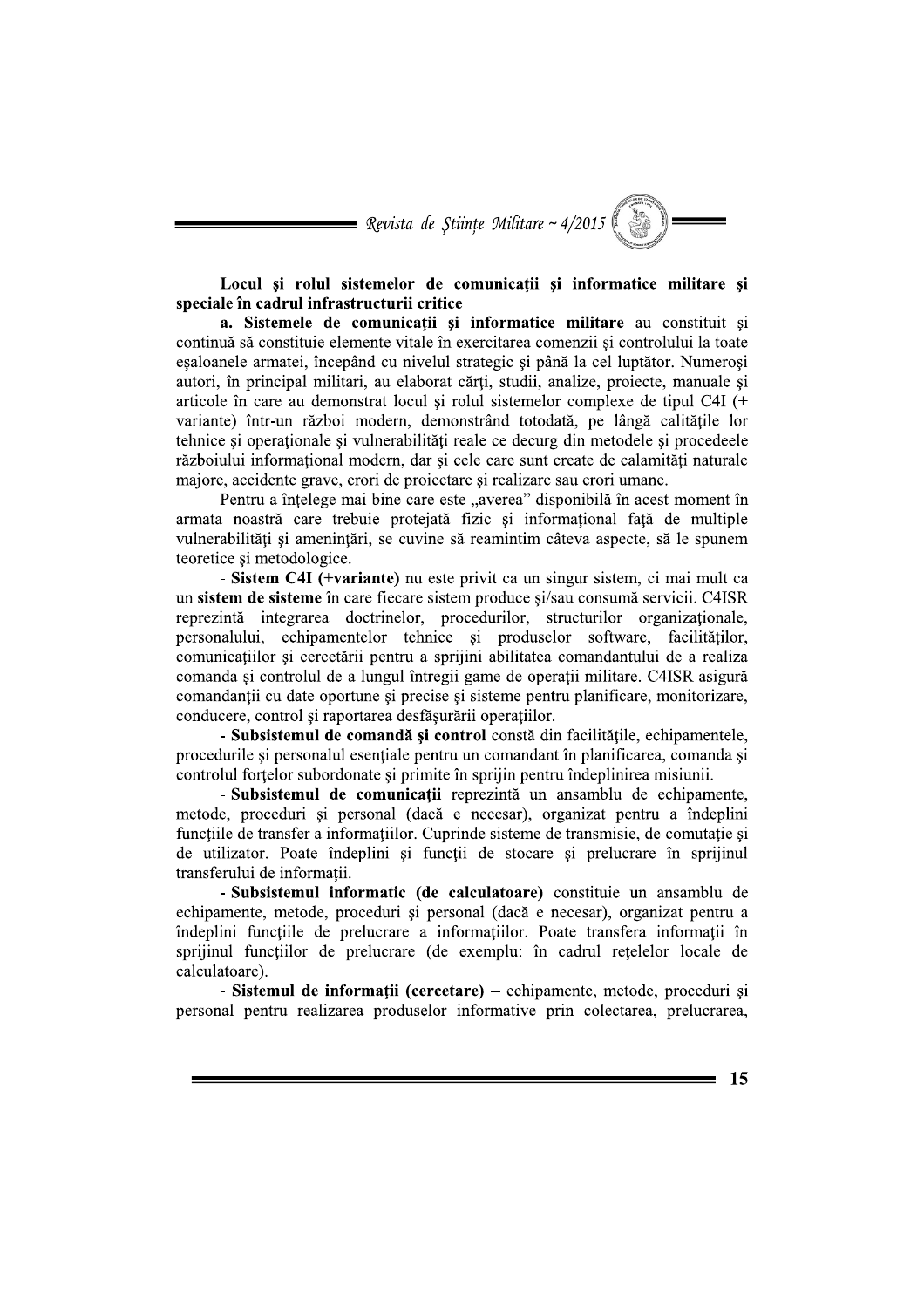Revista de Stiințe Militare ~  $4/2015$  =

integrarea, evaluarea, analiza si interpretarea informatiilor la dispozitie privind fortele ostile sau potențial ostile, zonele actuale sau potențiale de acțiune.

- ISR – sistem care colectează și prelucrează informații pentru realizarea produselor informative despre amenințări și mediu pe timpul operațiilor, precum și informații pentru identificarea, urmărirea și angajarea țintelor.

- Arhitectura sistemelor C4ISR trebuie să fie abordată din trei puncte de vedere (operational, sistemic si tehnic) concomitent cu relatiile dintre ele. Din punct de vedere operațional, arhitectura se referă la centrele rețelei, misiunilor și sarcinile realizate, informatiile care trebuie vehiculate pentru îndeplinirea misiunii (tipul, frecvența, misiunile și activitățile sprijinite, natura acestora). Din punct de vedere sistemic sunt analizate: sistemul în ansamblu, serviciile și funcționalitatea interconectării asigurate pentru sprijinul activităților operaționale prin schimbul de informatii între centrele rețelei. Din punct de vedere tehnic este analizat setul minim de reguli care guvernează organizarea, interactiunile si interdependentele dintre părtile (elementele) sistemului în scopul satisfacerii cerintelor operationale. Aceasta cuprinde o serie de standarde tehnice, rutine de implementare, selectia standardelor, regulilor si criteriilor care pot fi organizate, în ce gestionează sistemul sau serviciile elementelor pentru o arhitectură dată.

- Sistemele mentionate, cu funcțiile lor prezentate pe scurt, sunt reprezentate pe teren de o serie de rețele și facilități tehnice și operaționale realizate în perioada 1990-2010, atât cât s-a putut în condiții politice și economice dificile.

# b. Sistemele de comunicații și informatice speciale

Telecomunicațiile speciale reprezintă un segment a ceea ce se numesc telecomunicațiile de stat (anexa nr. 1) destinate asigurării unor comunicații securizate de voce și date pentru autoritățile publice ale statului român:

- Parlamentul României:
- Presedentia României:
- Guvernul României:

- instituțiile care desfășoară activități în domeniul apărării, siguranței naționale și ordinii publice;

- administrația publică centrală și locală;

- autoritatea judecătorească:
	- Curtea Supremă de Justiție;
	- · Ministerul Public;
	- Consiliul Superior al Magistraturii;

-Curtea de Conturi;

-Curtea Constituțională;

-organele de conducere din cadrul organismelor guvernamentale și al unor organisme neguvernementale de interes national.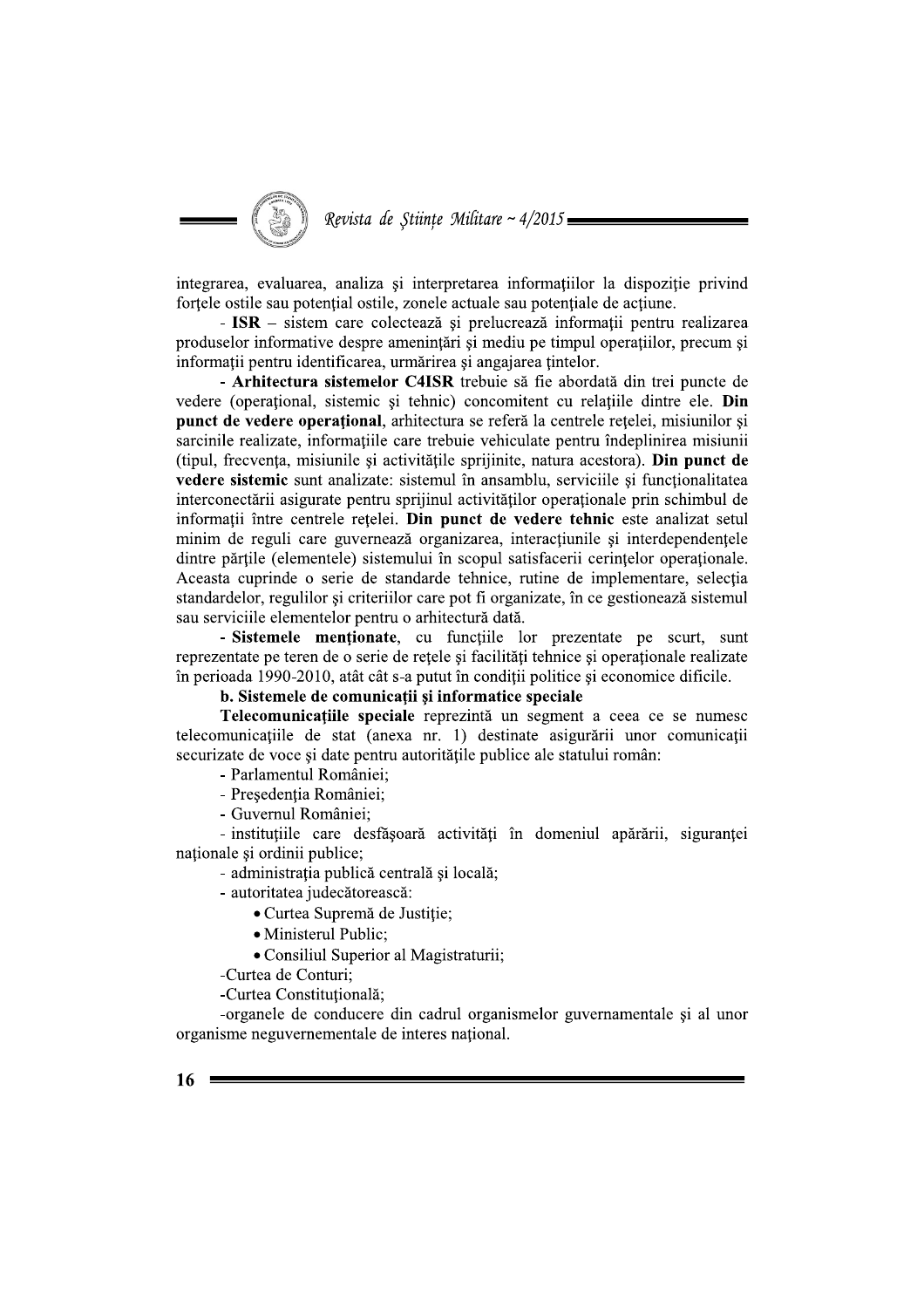$\blacksquare$  Revista de Științe Militare ~ 4/2015

Aceste sisteme si retele speciale se caracterizează prin acoperire natională, un înalt grad de protecție și confidențialitate și prin măsuri fizice și informaționale de protecție față de diferite riscuri și situații potențial periculoase.

Denumirea de "telecomunicații speciale" a fost adoptată în 1993 din considerentul delimitării lor de sfera telecomunicatiilor publice ori private, precum și al particularizării acestora în cadrul telecomunicațiilor de stat.

Specificitatea retelelor de telecomunicatii speciale este dată atât de modul de organizare a infrastructurii, cât și de organizarea serviciilor.

Sistemul telecomunicatiilor guvernamentale dispune de retele performante proprii, separate, pe cât posibil, de alte rețele, cu un grad sporit de rezervare și reconfigurare, care au posibilitatea de a efectua un număr mare de servicii prin recurgerea la tehnologii superioare celor din majoritatea retelelor publice și private.

Rezultă destul de clar ca sistemele și rețelele STS (Legea nr. 92/1996) au un rol vital pentru conducerea politică, administrativă, militară și, în unele cazuri – economică a tării și institutiilor principale și, sub acest aspect, se califică pe deplin ca infrastructură critică ce trebuie protejată în fata unui set întreg de riscuri si amenințări.

Prezentarea, pe scurt, a unor sisteme și rețele de comunicații și informatice militare si speciale, cu rol vital în asigurarea securității și apărării tării

### Infrastructura IT&C a M.Ap.N

În perioada 1991 – 2010 în armata României a fost proiectată, realizată și dezvoltată Rețeaua de Transmisiuni Permanentă (R.T.P) care reprezintă o rețea distribuită, încorporând, din punct de vedere operațional și tehnic, 253 de centre de comunicatii cu diferite dezvoltări, de la cele nodale principale, până la modulele desfășurabile în teatrele de operații și extensiile externe pentru comunicațiile cu NATO si UE. Această rețea, parte principală a Sistemului de Transmisiuni al Armatei României (STAR), asigură infrastructura de bază (staționară) pentru comunicații multicanal (voce, date, videoconferință) pentru conducerea operatională și administrativă a tuturor structurilor armatei la pace, criză și război. Are o dezvoltare geografică natională, fiind extinsă în aproape toate orașele resedintă de judet și în alte numeroase locatii unde sunt unităti și interese de ordin militar.

Rolul de infrastructură critică a acestei rețele derivă din funcțiile ei în folosul conducerii strategice, operative și tactice și din resursele puse la dispoziție pentru cooperarea intercategorii și interforțe, precum și cele necesare unor proiecte cu mare valoare militară pentru apărare (de exemplu pentru SCCAN și SCOMAR). Pe lângă aceste calități operaționale și tehnice rețeaua are și unele vulnerabilități în ceea ce priveste asigurarea functionării sigure si neîntrerupte în conditiile în care ar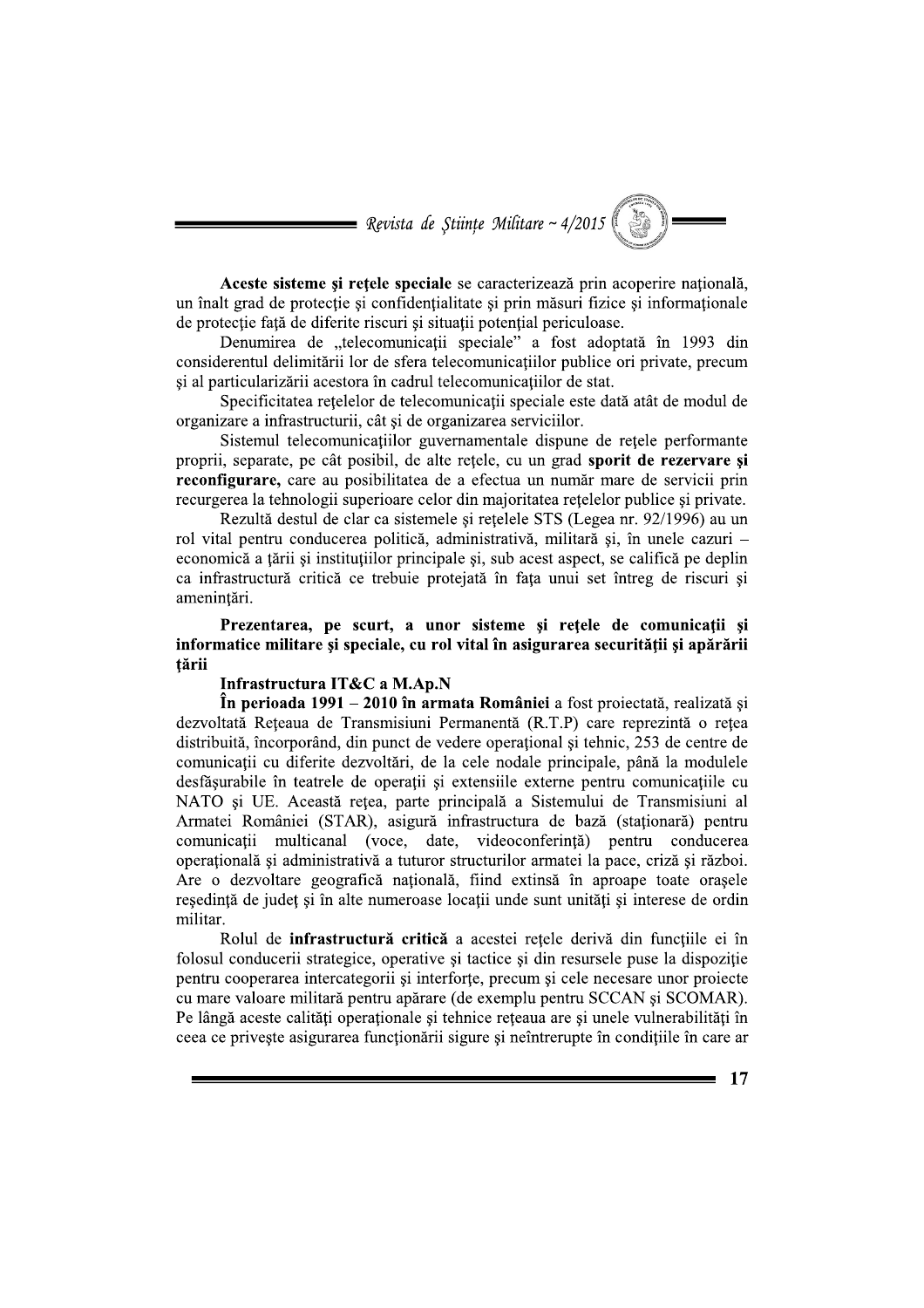putea fi supusă unor actiuni ostile prin atacuri fizice sau radioelectronice, prin mijloacele cunoscute ale războiului informațional (cu toate formele sale active și pasive).

Se pot face analize de risc de ordin general și punctual și propune măsuri concrete de protectie.

Rețeaua de Comunicații de Sprijin de Campanie (R.C.S.C) asigură infrastructura mobilă pentru comunicații multicanal, fiind destinată pentru refacerea unor tronsoane RTP distruse sau scoase din funcțiune temporar sau/și pentru extinderea RTP în zone încă neacoperite pentru puncte de comandă.

Reteaua Radio cu Servicii Integrate (R.R.S.I) asigură echipamentele și procedurile pentru comunicații monocanal utilizând stații radio HF și VHF cu salt de frecvență, cu dispozitive de criptare pentru voce și date.

Sistemul Criptat de Videoconferință (V.T.C) asigură servicii de videoconferintă criptate utilizând ca suport de comunicatii RTP/RMNC. Beneficiarii sunt structurile principale de conducere ale M.Ap.N. și S.M.G.

Sistemul de comunicații prin satelit (S.C.S) asigură suportul de comunicații în locații greu accesibile, izolate sau îndepărtate (în teatrele de operații din străinătate – Irak, Afganistan etc.).

Sistemul de comunicații și informatică desfășurabil (S.C.I.D) asigură servicii de voce si date pentru fortele dislocabile în teatrele de operatii, precum si pentru conectarea acestora la Sistemul NATO General de Comunicatii (N.G.C.S).

Sistemele de comunicații mobile Tetra Dimetra sunt destinate să asigure unele comunicații mobile pentru structurile centrale ale M.Ap.N și S.M.G, categoriile de forțe ale armatei și comandamentele operaționale și de armă precum si cooperarea cu structuri din sistemul național de apărare, îndeosebi în situații de urgență în baza prevederilor Legii nr. 363/2004.

Toate sistemele și rețelele menționate fac parte din infrastructura critică a M.Ap.N și, în consecință, trebuiesc luate măsuri de protecție fizică și informațională, potrivit standardelor actuale valabile în NATO și UE.

Infrastructura de comunicații speciale de conducere și cooperare din administrarea S.T.S

- Infrastructura de telecomunicații integrate de capacitate mare, redundantă, cu puncte de prezentă în capitală și în resedintele de judet. Aceasta se bazează pe echipamente profesionale în tehnologii moderne, care utilizează pentru transport rețelele de fibră optică și radiorelee.

Capacitățile de transport sunt suficiente pentru asigurarea comunicațiilor între reședințele de județ și București în perspectiva următorilor ani pentru toate nevoile exprimate de către autorități. Această infrastructură de telecomunicații integrate asigură servicii de comunicatii pentru retele de voce, date si video.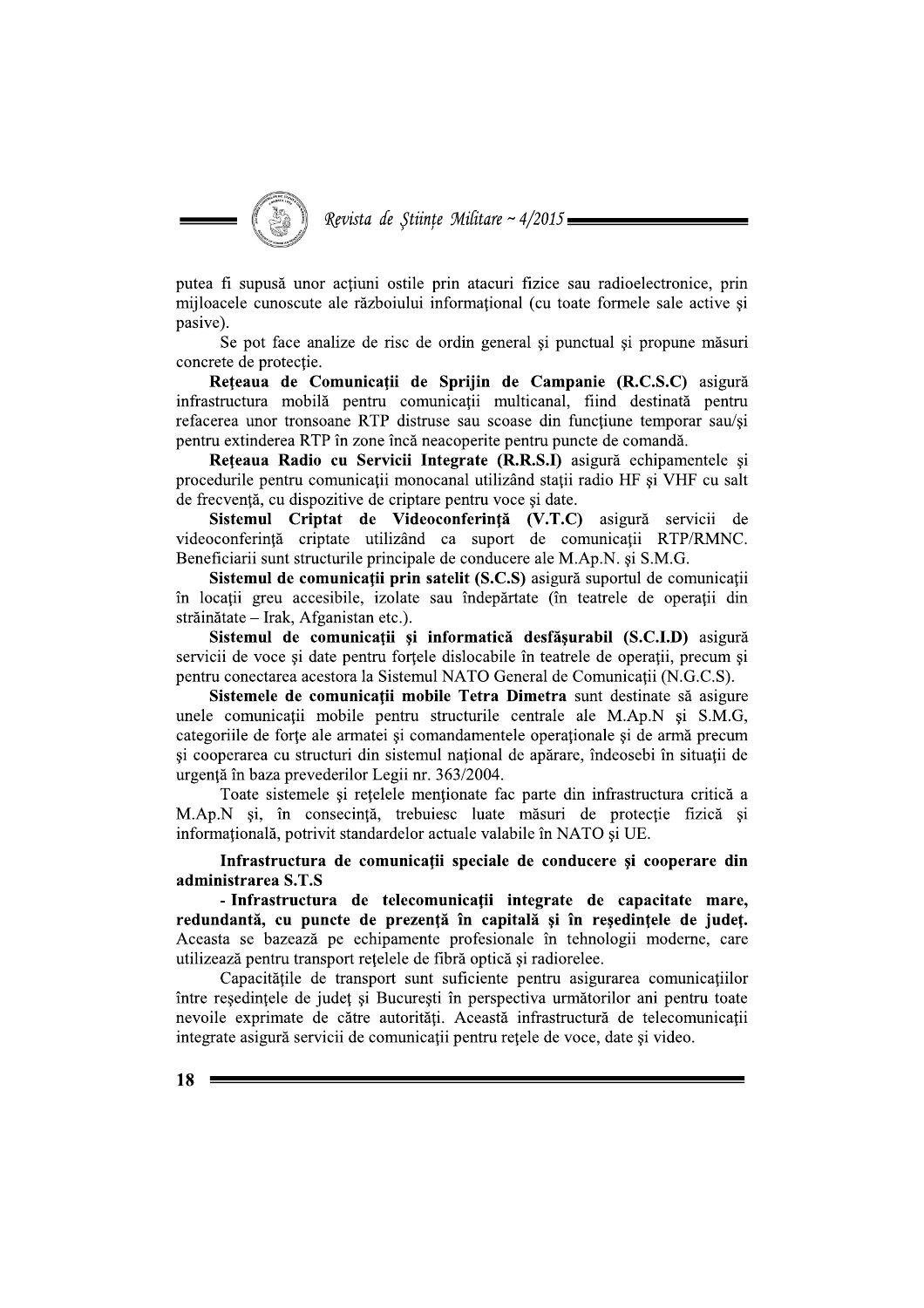= Revista de Științe Militare ~  $4/2015$ 

Într-un termen scurt infrastructura radioreleu proprie va fi extinsă până la nivelul municipiilor, orașelor și localităților în care există entități ale autorităților publice.

- Infrastructura de radiocomunicații mobile constă în rețelele locale conventionale si în sistemele profesionale în tehnologiile TETRAPOL si TETRA-DIMETRA și furnizează servicii în regim de mobilitate pentru autoritățile publice cu atributii în domeniul sigurantei cetăteanului și securității nationale.

În prezent, utilizatorii serviciilor platformei comune TETRA-DIMETRA sunt: Ministerul Administratiei și Internelor (Poliția Română, Poliția de Frontieră, Inspectoratul General pentru Situații de Urgență, Jandarmeria Română, Instituția Prefectului), Serviciul Român de Informații, Ministerul Sănătății - serviciile medicale de urgență (serviciul de ambulanță, SMURD), Ministerul Finanțelor Publice (Autoritatea Națională a Vămilor), primăriile (Poliția Comunitară), Ministerul Apărării Nationale și Serviciul de Protectie și Pază.

### - Infrastructura pentru servicii de comunicatii de date

Infrastructura rețelei integrate de mare capacitate permite realizarea unor retele nationale securizate de arie extinsă pentru autorități. Beneficiari mai importanți: Ministerul Finanțelor Publice, Ministerul Justiției și Libertăților Cetățenești, Ministerul Administrației și Internelor, Ministerul Apărării Naționale, Ministerul Agriculturii, Pădurilor și Dezvoltării Rurale, Ministerul Mediului, Ministerul Afacerilor Externe si Ministerul Muncii, Familiei si Protectiei Sociale. Rețeaua este securizată și criptată conform standardelor NATO.

#### - Infrastructura pentru servicii Internet

Dezvoltată în urma nevoilor exprese ale institutiilor publice si componentelor SNAOPSN (Sistemul Național de Apărare, Ordine Publică și Siguranță Națională) în condițiile în care serviciile de Internet au devenit o componentă principală a functionării oricărei institutii a statului.

### - Infrastructura pentru servicii satelitare

A fost dezvoltată ca alternativă la serviciile oferite de infrastructura terestră si pentru asigurarea serviciilor de comunicații în cazul misiunilor temporare, în locurile unde infrastructura terestră nu oferă servicii. Prin intermediul acestei infrastructuri sunt asigurate în mod operativ serviciile de telecomunicații pentru gestionarea situatiilor de urgente oriunde situatia impune prezenta autorităților și fortelor de intervenție, iar serviciile rețelelor terestre nu sunt disponibile.

Prin infrastructura satelitară se asigură continuitatea conducerii statului în situații de calamități sau dezastre, în situațiile în care rețele terestre nu mai sunt funcționale, precum și pe durata activităților oficiale în străinătate ale conducerii statului. Infrastructura este disponibilă pentru utilizarea de către componentele de urgentă ale autorităților publice.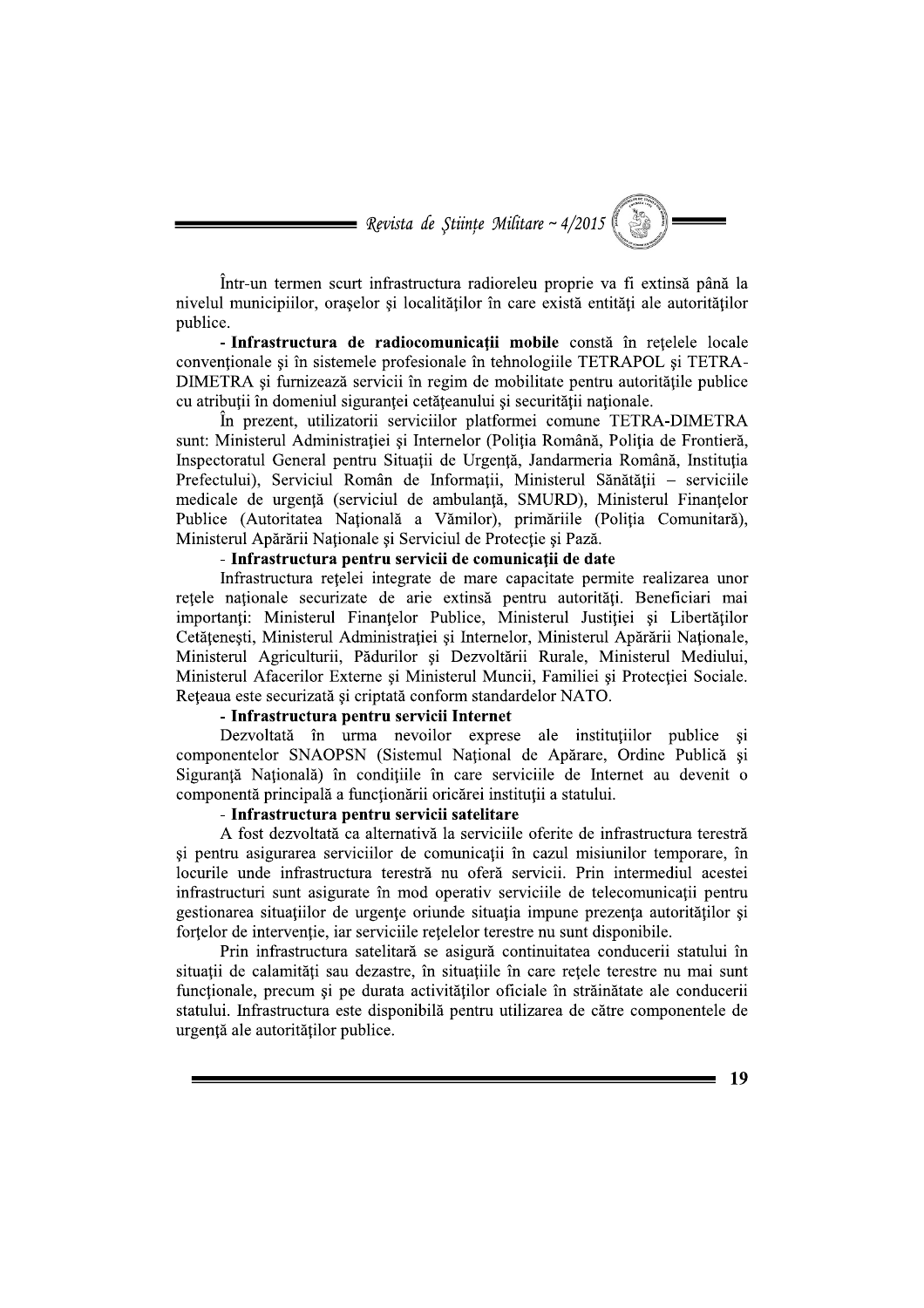Revista de Științe Militare ~ 4/2015 =

- Infrastructura pentru servicii telefonice include comutatoarele telefonice și rețeaua de cabluri telefonice proprii, prin care sunt oferite serviciile telefonice speciale "S" și "TO", precum și serviciile de cooperare IC.

Aspectele care necesită acordarea unei atenții deosebite care privesc această infrastructură sunt cele generate de schimbarea tehnologiilor în rețelele de acces ale operatorilor care furnizează servicii conexe, de asigurare a protecției comunicațiilor în acest mediu public, precum și de costurile ridicate ale acestui tip de suport.

- Infrastructura de servicii video funcționează pe infrastructura de comunicatii integrate si asigură serviciile de videoconferintă securizată pentru Guvernul României și Instituția Prefectului.

- Infrastructura TESTA a fost dezvoltată în baza Deciziei nr. 387/2004 a Comisiei Europene, sub forma unei rețele destinate susținerii proiectelor de interes comun și pentru oferirea unei platforme de comunicații protejate și fiabile destinată schimbului de date între administratiile publice la nivel european.

- Infrastructura de chei publice (PKI) realizată de S.T.S se adresează instituțiilor componente ale SNAOPSN și autorităților publice.

- Infrastructura de protectie a telecomunicatiilor speciale asigură serviciile de securitate a telecomunicațiilor speciale și de cooperare prin:

· descoperirea, identificarea, localizarea și înlăturarea surselor de perturbatii accidentale (analiza problemelor de interferentă) sau intentionate (emisii neautorizate) și asigurarea disponibilității frecvențelor radio din gestiunea S.T.S.;

• executarea de controale tehnice a retelelor de telecomunicații speciale în vederea asigurării confidențialității comunicațiilor speciale;

· zonarea locațiilor pentru prevenirea scurgerii de informații clasificate secrete de stat prin intermediul radiatiilor electromagnetice compromitătoare emise de echipamentele S.T.S.

- Sistemul național unic pentru situații de urgență – 112 extins până la nivelul tuturor municipiilor și orașelor din România.

Toate sistemele si retelele mentionate necesită un proces amănuntit de analiză a vulnerabilităților de ordin fizic și informațional în vederea identificării unor măsuri eficiente de protectie.

Protecția fizică și informațională a sistemelor și rețelelor militare și speciale în condițiile manifestării unor acțiuni de război informațional, producerii unor dezastre naturale și a altor fenomene negative

Vulnerabilităti și amenintări informationale pentru securitatea natională:

Ca în orice domeniu de activitate, și în cel privind informațiile și sistemele informaționale pentru securitatea națională există anumite vulnerabilități, adică părți mai puțin studiate și slăbiciuni ale sistemului, infrastructurii, mediului de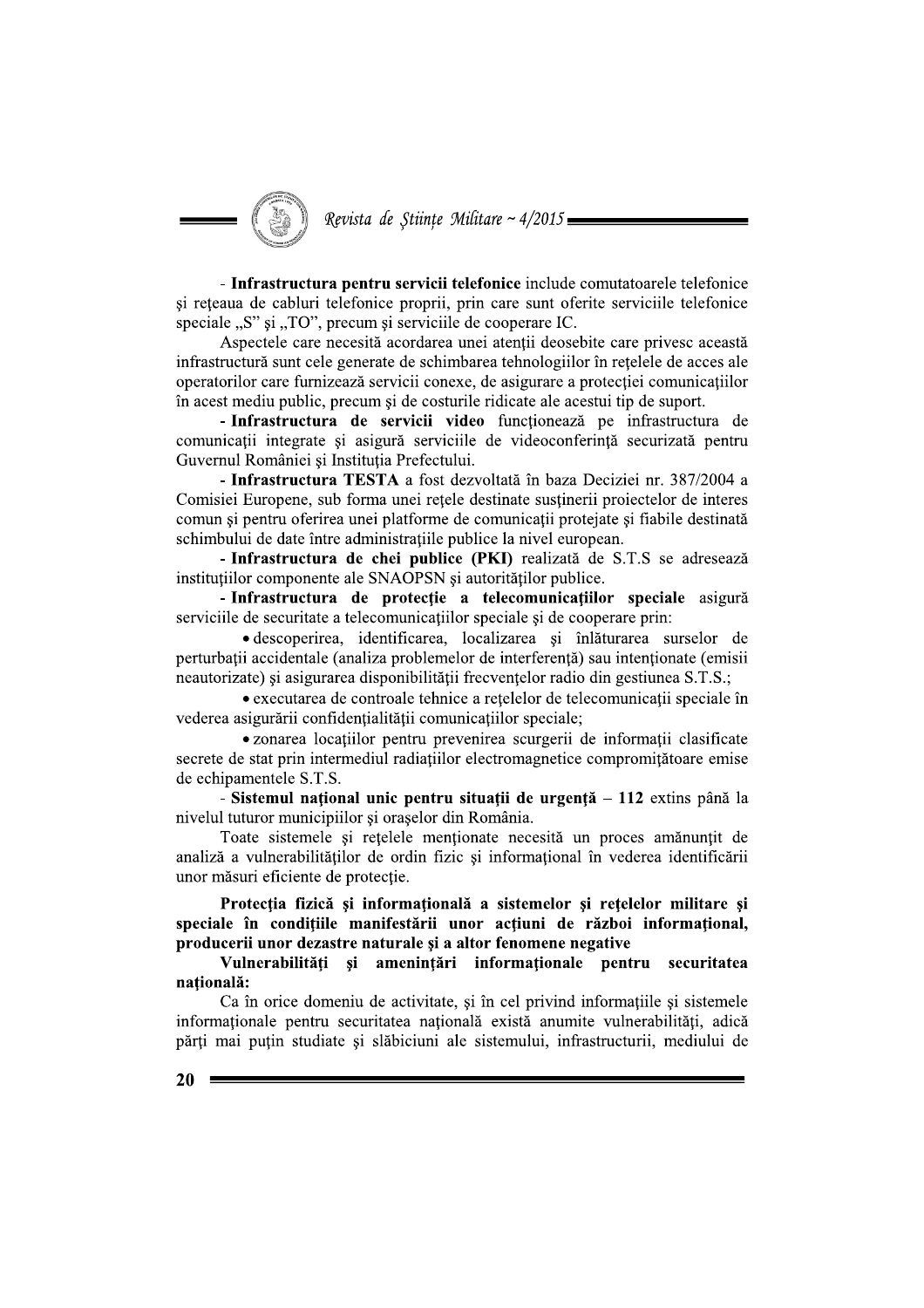$\blacksquare$  Revista de Științe Militare ~ 4/2015

control sau projectării retelelor, care nu sunt generate de actiunile adversarilor, ci de soluțiile proprii adoptate, ce pot fi atacate relativ ușor și exploatate pentru a deteriora integritatea acelui stat.

Vulnerabilitățile informaționale constituie o componentă a vulnerabilității de securitate<sup>7</sup>, generată de stări de fapt, procese sau fenomene din viața internă a comunității naționale, care diminuează capacitatea de reacție a societății la riscurile existente ori potentiale de orice natură, inclusiv informationale sau care favorizează apariția și dezvoltarea acestora, cu consecințe privind realizarea securității nationale.

În general, vulnerabilitățile informaționale sunt cu atât mai mari, cu cât retelele informationale si structura informatiilor sunt de complexitate mai mare, fiind greu de optimizat, administrat și protejat. De asemenea, vulnerabilitățile sporesc direct proportional cu nivelul tehnologic implementat în construcția și functionarea echipamentelor (mai ales digitale) sistemelor informationale.

Rezultă că obiectivul principal al conflictelor militare contemporane nu trebuie să fie acela de distrugere totală a tehnicii, armamentului sau fortei vii a adversarului, ci, mai ales, de neutralizare si dezintegrare a sistemelor complexe ale acestuia, în principal a sistemelor informationale. În acest context, s-a impus tot mai mult conceptul de infrastructuri critice ale țării de care depind<sup>18</sup> stabilitatea. siguranța și securitatea sistemelor și proceselor. Nu este însă obligatoriu ca toate infrastructurile care sunt sau pot deveni, la un moment dat, critice să facă parte din această categorie de infrastructuri. Infrastructurile critice sunt acele infrastructuri cu rol important în asigurarea securității, în funcționarea sistemelor și în derularea proceselor economice, sociale, politice, informationale și militare. Caracterul critic al unor infrastructuri, în principal informationale, este determinat, mai ales, de condiția de unicat a unui sistem sau proces, de rolul său în funcționarea stabilă a infrastructurii si de vulnerabilitățile acesteia.

Siguranța națională, apărarea țării și ordinea publică constituie domenii importante ale infrastructurilor critice, în care se mai regăsesc structurile aferente tehnologiei informației și comunicațiilor, rețelele administrației de stat, diplomatice, energetice, de transport, de alimentare cu apă, sistemul financiar și medical.

### Principalele vulnerabilităti ale infrastructurii informationale privind securitatea natională, apreciem că ar putea fi următoarele:

- posibilitățile de interceptare a informațiilor din rețelele de comunicații și calculatoare atât de către utilizatori, cât și de adversar;

 $\frac{7}{7}$  Doctrina națională a informațiilor pentru securitate, Editura SRI, București, 2004.

<sup>&</sup>lt;sup>8</sup> Gr. Alexandrescu, Gh. Văduva, *Infrastructuri critice. Pericole, amenințări la adresa acestora.* Sisteme de protecție, Editura UNAp, București, 2006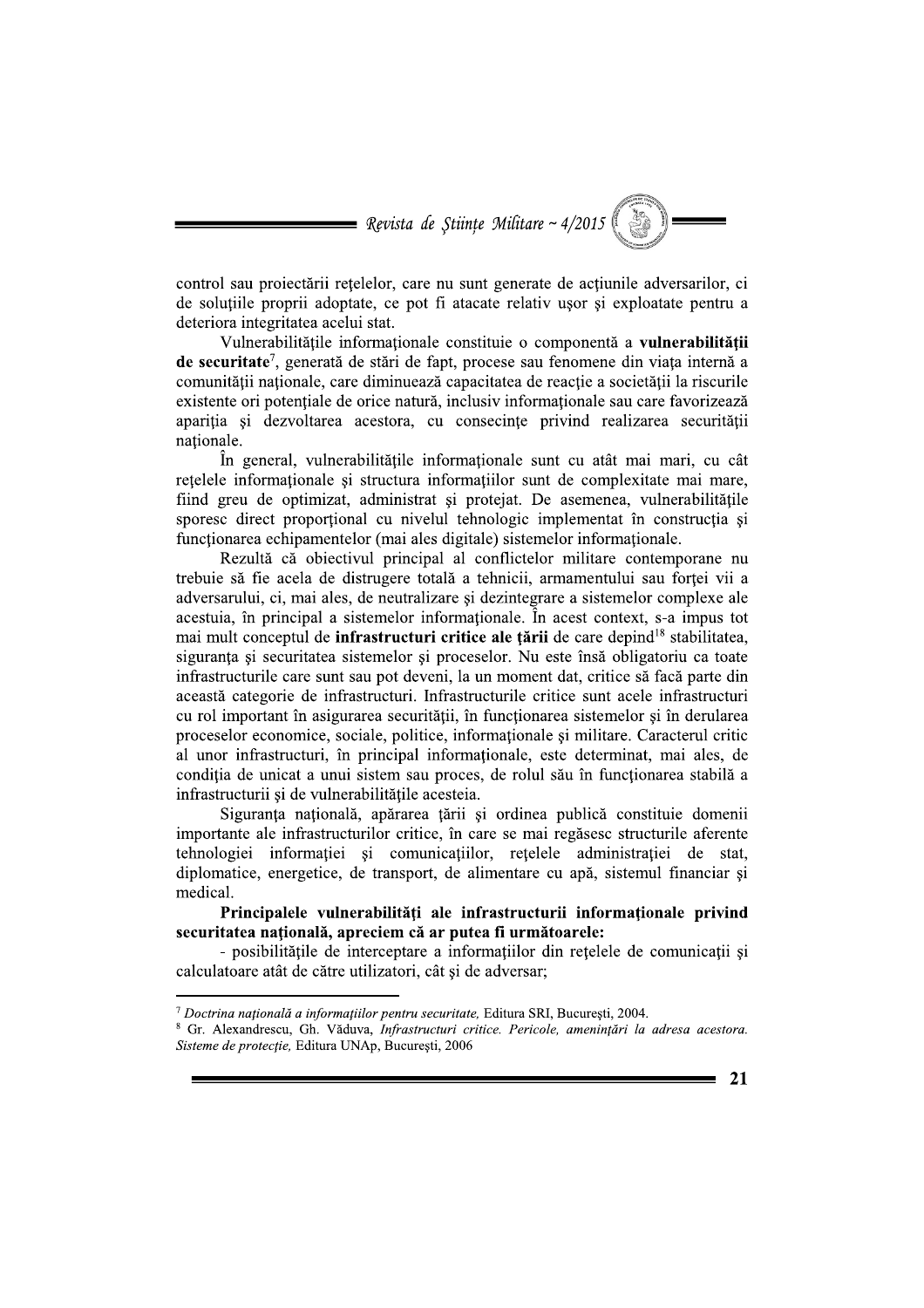- volumul foarte mare de informatii produse, vehiculate si prelucrate în sistemele informationale, care pot fi supuse cercetării și atacului adversarilor potentiali, distruse, falsificate sau sustrase;

- afectarea infrastructurii informaționale, ceea ce determină dificultăți în managementul acesteia, imposibilitatea detectării accesului fraudulos la informatii și favorizarea atacurilor cibernetice;

- folosirea acelorași benzi de frecvență, modulații și regimuri de lucru la echipamentele bazate pe propagarea undelor electromagnetice, atât în rețelele de comunicatii proprii, cât și în cele ale adversarilor potențiali;

- utilizarea de echipamente tehnice, componente software și baze de date cu structuri și exploatare standardizate (comerciale) în toate rețelele de calculatoare din organizațiile implicate în securitatea națională, eventual și în rețelele de comunicații ale acestora, ceea ce favorizează acțiunile teroriste și criminalitatea organizată împotriva tării noastre;

- dependenta infrastructurii sistemelor informationale pentru securitatea națională de infrastructura informațională comercială a țării, ceea ce creează condiții pentru acces fraudulos și dezinformare;

- posibilitatea încorporării (ascunderii) din timp, în echipamentele de calcul și de comunicații, de către firmele furnizoare de aparatură, a unor module software malitioase, care pot fi activate de către adversari la momente hotărâte de acestia. creând dezordine si haos în retelele informationale si cele decizionale:

- prin conectarea la Internet, Intranet sau Extranet, organizațiile de care depinde securitatea națională devin vulnerabile la pătrunderi neautorizate (cu rea intentie sau din neatentie);

- existența unor rețele informaționale cu număr mare de noduri și cu o largă interconectivitate, greu de sincronizat și gestionat, ceea ce permite penetrarea acestora, accesul neautorizat, capturarea fizică a unor echipamente sau a unor noduri (centre) de comunicații în totalitate, interceptarea sau întreruperea unor fluxuri de informatii importante si/sau introducerea de informatii false care să afecteze procesele decizionale;

- digitalizarea exhaustivă a structurii informaționale a securității naționale are un impact contradictoriu: pe de o parte, omogenizează, sincronizează și sporeste gradul de compatibilitate si interoperabilitate a retelelor informationale pentru sistemul securității naționale, iar, pe de altă parte, determină stăpânirea cu greutate a complexității și a nivelului deosebit de ridicat de tehnicitate al acestora, oferind condiții pentru atacul cibernetic de la distanță sau din interiorul lor;

- nerespectarea integrală a cerințelor și standardelor Uniunii Europene și NATO privind compatibilitatea și interoperabilitatea sistemelor informaționale, mai ales în ce priveste schimbul de informatii (formatul mesajelor), accesul la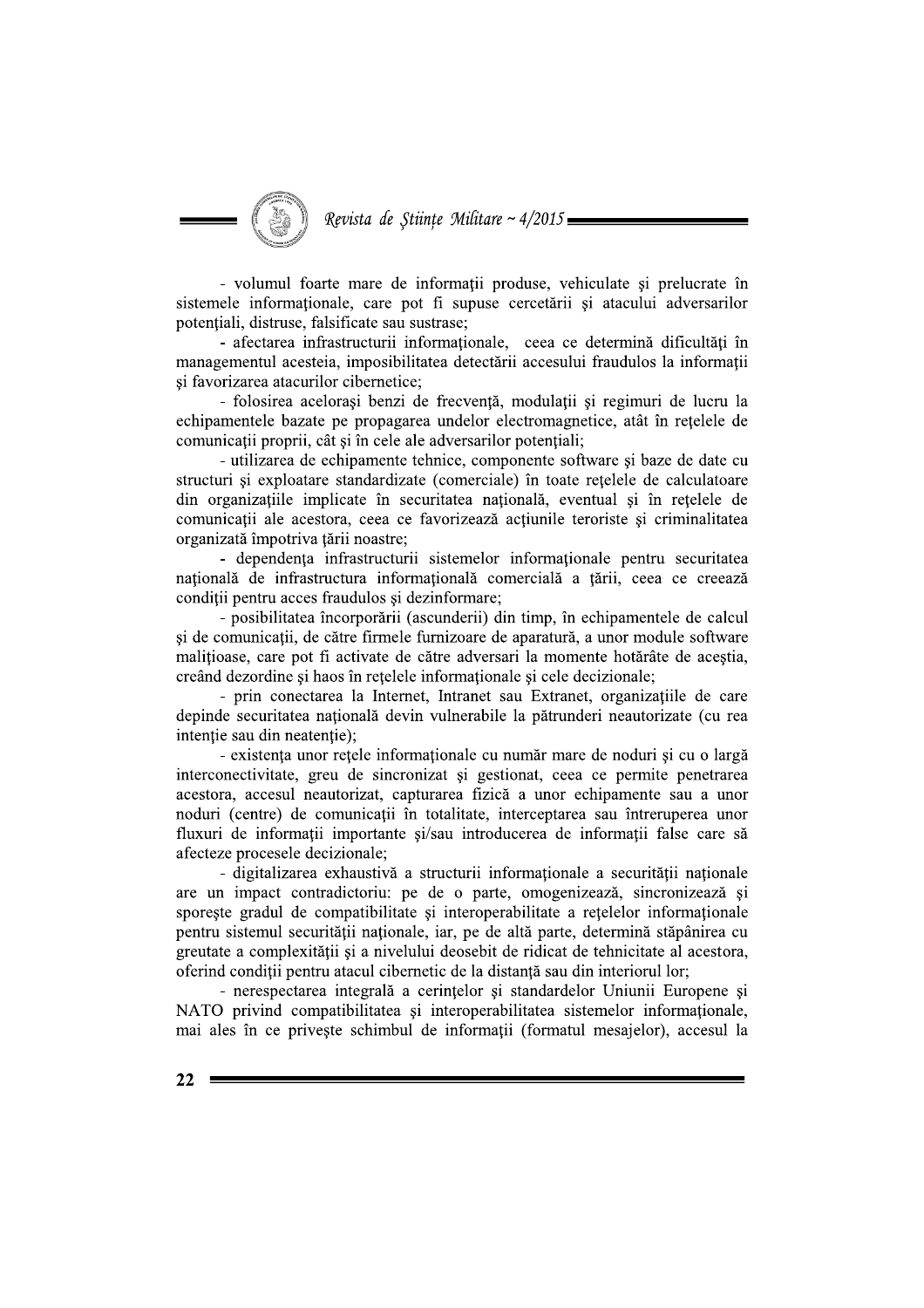= Revista de Științe Militare ~  $4/2015$ 

bazele de date, criptarea automată a comunicărilor si caracteristicile canalelor pentru legătură;

- posibilitatea folosirii de către adversari potentiali a războiului electronic împotriva mijloacelor radioelectronice din principalele sisteme informatice și de comunicatii, cu precădere asupra canalelor care asigură legătura surselor de informații cu organele centrale de fuziune și prelucrare a datelor;

- interceptarea de către adversar (fortele ostile) a comunicărilor transmise prin radio, decriptarea acestora în timp oportun în cazul folosirii unor sisteme criptografice neperformante si folosirea în scopuri proprii a acestor informații pentru obținerea superiorității informaționale asupra statului român;

- mijloacele tehnice actuale ale sistemelor informationale nu au asigurată protecția deplină împotriva atacului fizic, electromagnetic și cibernetic, acestea putând fi distruse, deteriorate sau extrasă informatia stocată;

- dispunerea în locuri necorespunzătoare, din punct de vedere functional și al securității fizice si electromagnetice a echipamentelor tehnice ale sistemelor informationale, în principal a mijloacelor de comunicatii si de calcul, ceea ce sporeste vulnerabilitatea de interceptare a informatiilor si de atac fizic;

- utilizarea pentru exploatarea sistemelor informationale privind securitatea națională a unor persoane insuficient verificate și neloiale, predispuse a fi racolate de către adversarii potențiali și determinate să efectueze acțiuni de sabotaj sau să furnizeze acestora informatii obtinute fraudulos:

- neutralizarea legăturii radio pe unde scurte, mai ales la distanțe mari, bazată pe propagarea undelor electromagnetice prin ionosferă, prin schimbarea caracteristicilor electrice ale acesteia, ceea ce determină atenuarea, modificarea aleatoare a directiei de propagare și reflectarea numai parțială a undelor electromagnetice;

- existența, la adversarii potențiali, a armelor electronice cu radiații infraacustice, bazate pe propagarea în spațiu a undelor subsonice, care acționează asupra personalului, determinând inactivarea acestuia anumite perioade de timp și, implicit, întreruperea funcționării sistemelor informaționale;

- instalarea antenelor mijloacelor de comunicații în câmp deschis sau în spații fără proprietăți naturale de protecție, ceea ce permite scoaterea lor ușoară din functiune si întreruperea legăturii, mai ales a celei cu stații radio și radioreleu de putere mare;

- suprimarea accesului la Internet al sistemelor informationale privind securitatea națională, pentru izolarea acestora, în vederea împiedicării folosirii de către adversari și persoanele neautorizate a unor surse de documentare proprii, cuprinzând informații neclasificate;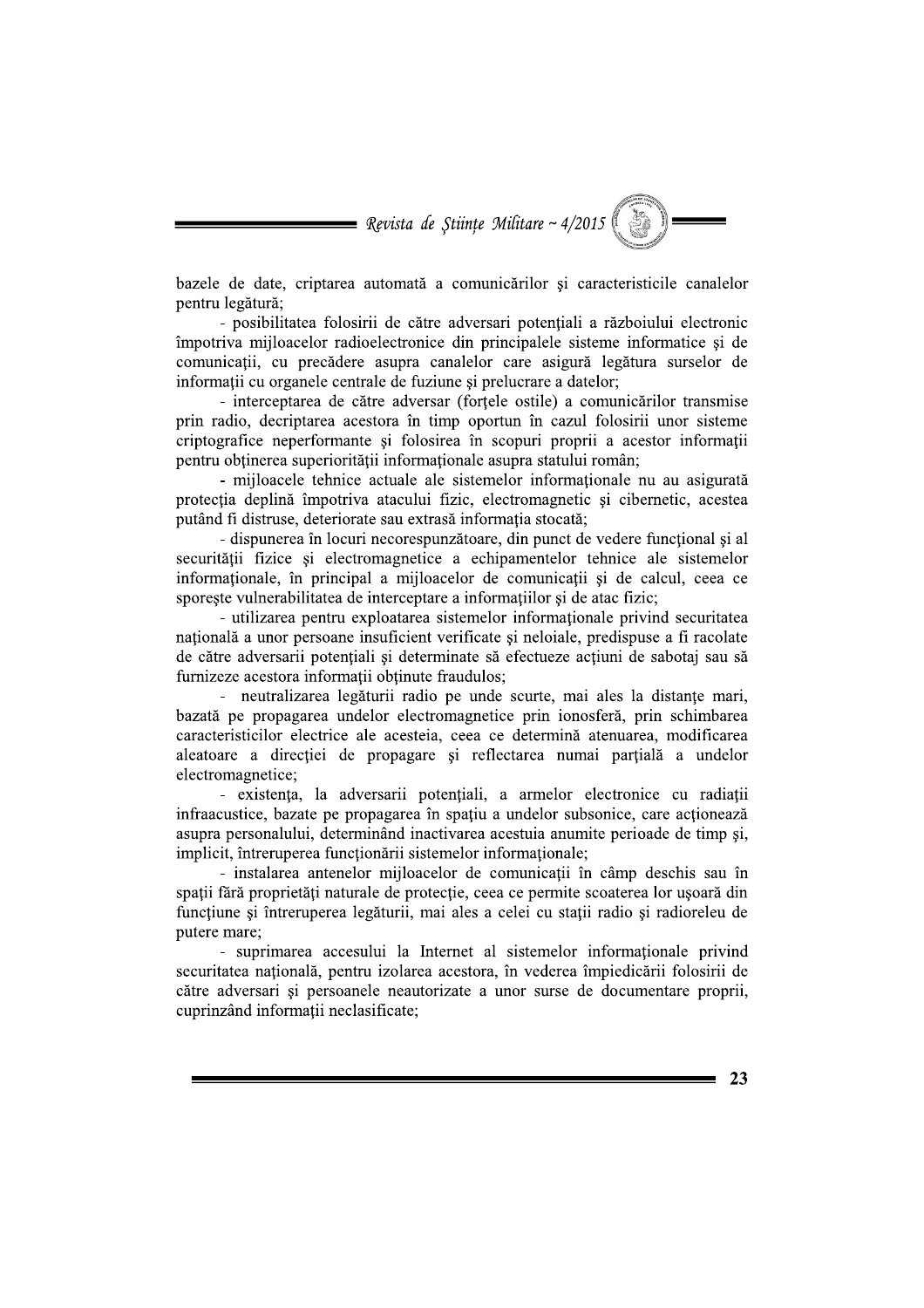Revista de Științe Militare ~ 4/2015

- utilizarea Internetului pentru actiuni teroriste<sup>9</sup> de dezinformare si atac cibernetic asupra infrastructurii informaționale critice a securității naționale;

projectarea necorespunzătoare a infrastructurii. cu redundantă informatională redusă, centralizată excesiv și cu posibilități scăzute de replicare a informatiilor existente în bazele de date:

- preocuparea insuficientă pentru ascunderea și mascarea elementelor infrastructurii informationale, măsuri neadecvate de pază și apărare a acestora;

Din prezentarea efectuată rezultă că există numeroase vulnerabilități, dar dintre acestea, esentiale sunt cele care împiedică: organizarea optimă a sistemelor informationale, alegerea echipamentelor tehnice utilizate si a produselor software comerciale cu înalte performanțe funcționale, realizarea calitativă a programelor (software) de aplicații și a bazelor date de către specialiștii organizațiilor privind securitatea națională, precum și a software-ului pentru criptarea automată, sigură, a informatiilor în sistemele informationale, măsurile de securitate adoptate.

Organizarea optimă a sistemelor informaționale constituie condiția fundamentală pentru funcționarea eficientă a acestora pe timpul războiului informational, iar reconfigurarea în timp real, mobilitatea și adaptabilitatea lor la mediul de informații în continuă dezvoltare și la situațiile și standardele ce trebuie avute în vedere, ca țară membră a Uniunii Europene și NATO, se impun a fi respectate în totalitate și aplicate cu fermitate pentru a se îndeplini conditiile de compatibilitate si interoperabilitate.

Formatul standard al documentelor purtătoare de informații trebuie să fie unificat cu Uniunea Europeană și NATO, iar completarea acestora să se poată efectua atât în limba română, cât și în limbile engleză sau franceză.

Adaptarea sistemelor la mediul de informații, mai ales în situații de criză și conflict militar, impune echiparea acestora cu mijloace tehnice capabile să suporte fluxuri informationale de 2-3 ori mai mari decât în conditii normale de functionare pe timp de pace.

Fiabilitatea sistemelor informaționale trebuie să fie proiectată astfel încât probabilitatea de funcționare fără defecțiuni a structurilor tehnice și informaționale să fie mai mare de 0.95, asigurându-se totodată o probabilitate redusă de detectare și interceptare a comunicărilor.

O atentie deosebită se va acorda organizării și exploatării optime a bazelor de date ale retelelor de calculatoare.

<sup>&</sup>lt;sup>9</sup> Vasile Marin, Elemente de analiză geopolitică a ordinii internaționale contemporane, Bucuresti, 2003. (Terorismul contemporan are deja caracter mondial. El se anexează pe extremismul religios violent, pe extremismul politic și pe efectele dezrădăcinării.).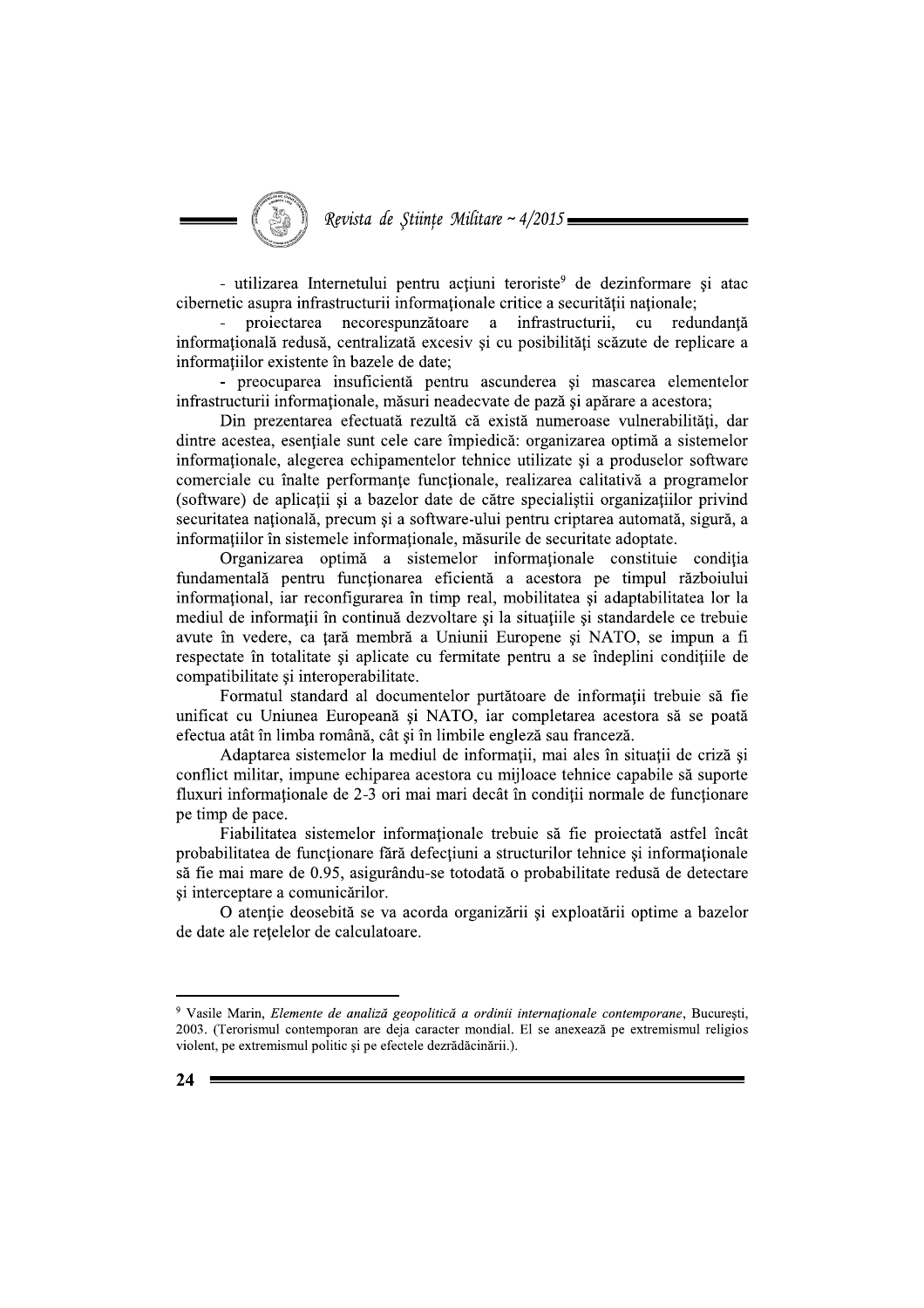

### Amenintări informationale interne

Analiza efectuată evidențiază următorii factori interni, care pot constitui amenințări asupra sistemelor informaționale privind securitatea națională:

- lipsa de preocupare pentru dobândirea superiorității informaționale asupra statelor si fortelor potential ostile:

- neconcordanța între cerințele de informații pentru luarea deciziilor și conducerea actiunilor privind securitatea natională și posibilitătile reale de dobândire a acestora:

- projectarea, organizarea sau functionarea necorespunzătoare a sistemelor informationale:

- dotarea sistemelor informationale cu mijloace de culegere a datelor, comunicații și calculatoare neperformante, greu de exploatat și de asigurat protecția, utilizarea necorespunzătoare a acestora;

- influenta mediului de securitate intern si international asupra proceselor informationale ale structurilor de informatii specializate ale statului si a cooperării acestora cu organe similare ale celorlalte tări membre ale Uniunii Europene si NATO:

- organizarea necorespunzătoare a bazelor de date, existența unor produse software neperformante sau cu erori intenționate pentru gestiunea, prelucrarea și afișarea informațiilor, lipsa de preocupare pentru utilizarea inteligenței artificiale, pentru realizarea activitătilor informationale și a celor de management;

- slaba pregătire profesională și experiența redusă a personalului, implicat în organizarea, exploatarea și asigurarea funcționării sistemelor informaționale;

- clasificarea necorespunzătoare a categoriilor de informatii și date privind securitatea natională și certificarea eronată a dreptului de acces la acestea a personalului:

- nelojalitatea unor persoane care exploatează echipamentele tehnice ale sistemelor informationale:

- securitatea redusă a datelor și informațiilor pe timpul transmiterii, memorării, prelucrării și afișării acestora, accesul neautorizat al unor persoane străine.

Răspunderea pentru asigurarea superiorității informaționale asupra adversarilor potentiali si a altor forte ostile revine sefilor structurilor de informatii specializate, aceasta trebuind să fie urmărită cu consecvență atât pe timp de pace, cât și în situații de criză sau de conflict militar.

Fragilitatea superiorității informaționale este dată de calitatea informației de a fi obținută în timp real, cu forțele și mijloacele structurilor de informații specializate, precum și din surse deschise sau primite de la organele cu care cooperează. Caracterul nonlinear al acesteia determină ca mici intrări de informatie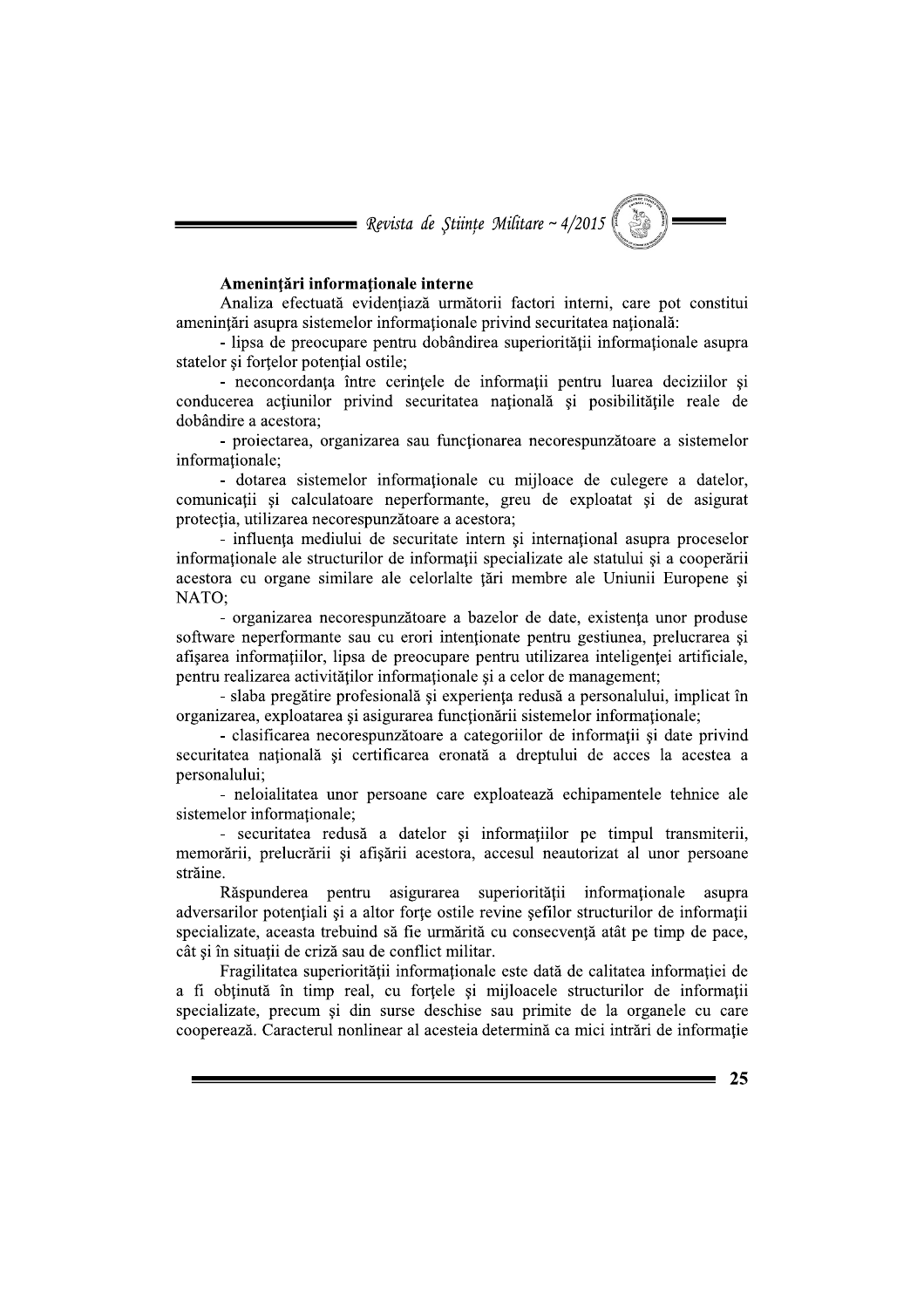Revista de Științe Militare ~ 4/2015 =

să poată produce efecte disproportionate atât pe timp de pace sau criză, dar mai ales pe timpul conflictului militar.

Un rol important îl are stabilirea din timp de pace, prin legi și instrucțiuni, a cerintelor de informații privind securitatea națională, diferențiat pe domenii de activitate si esaloane ierarhice de conducere, a modalitătilor si răspunderilor pentru obținerea acestora, precum și a conținutului lor informațional, forma de prezentare si operatiile de prelucrare la care sunt supuse.

În acest sens, trebuie avut în vedere că implementarea tehnologiei moderne a informatiei si comunicatiilor, precum si a metodelor de management moderne constituie o componentă esențială a definirii forței.

Experiența dobândită privind asigurarea securității naționale a dovedit că organizarea necorespunzătoare a sistemelor informaționale, lipsa de preocupare pentru funcționarea acestora și înlăturarea defecțiunilor ce pot apărea, constituie cauza principală a lipsei de informatii relevante și a imposibilității dobândirii superiorității informaționale. Trebuie să se aibă în vedere că informatica și comunicațiile moderne, deși au un rol hotărâtor, prezintă și numeroase vulnerabilități tehnologice care trebuie diminuate sau înlăturate prin măsuri organizatorice si tehnice adecvate.

Chiar dacă nu sunt supuse atacului informațional al adversarilor potențiali, bazele de date și software-urile pot crea neajunsuri serioase în cazul când nu sunt organizate, realizate și exploatate corespunzător. Principala răspundere pentru funcționarea lor eficientă revine personalului de specialitate din sistemul informational, mai ales inginerilor, analistilor și programatorilor, precum și operatorilor de la mijloacele de comunicații. Corelat cu aceasta, un impact major asupra informațiilor îl are realizarea unei securități reduse a informațiilor în toate verigile sistemelor informationale, care creează posibilitatea de acces neautorizat și de transmitere la adversar a unor date, din cauza lipsei de loialitate a unor persoane care sunt implicate în vehicularea fluxurilor de informații.

Totodată, există și cauze tehnice care pot constitui amenințări informaționale interne, rezultate mai ales din dotarea necorespunzătoare cu echipamente moderne de culegere, transmitere si prelucrare a informatiei, precum si a unor loturi de rezervă pentru acestea.

Se impune, asadar, efectuarea unor cheltuieli importante pentru dotarea sistemelor informationale cu tehnică modernă, pentru că succesul în realizarea securității naționale se obține cu un preț ridicat.

### Amenințări informaționale externe

Amenintările informationale externe cuprind ansamblul actiunilor specifice. executate de adversarii potențiali și forțele ostile țării noastre pentru interzicerea sau îngreujerea executării functiilor decizionale și operationale privind securitatea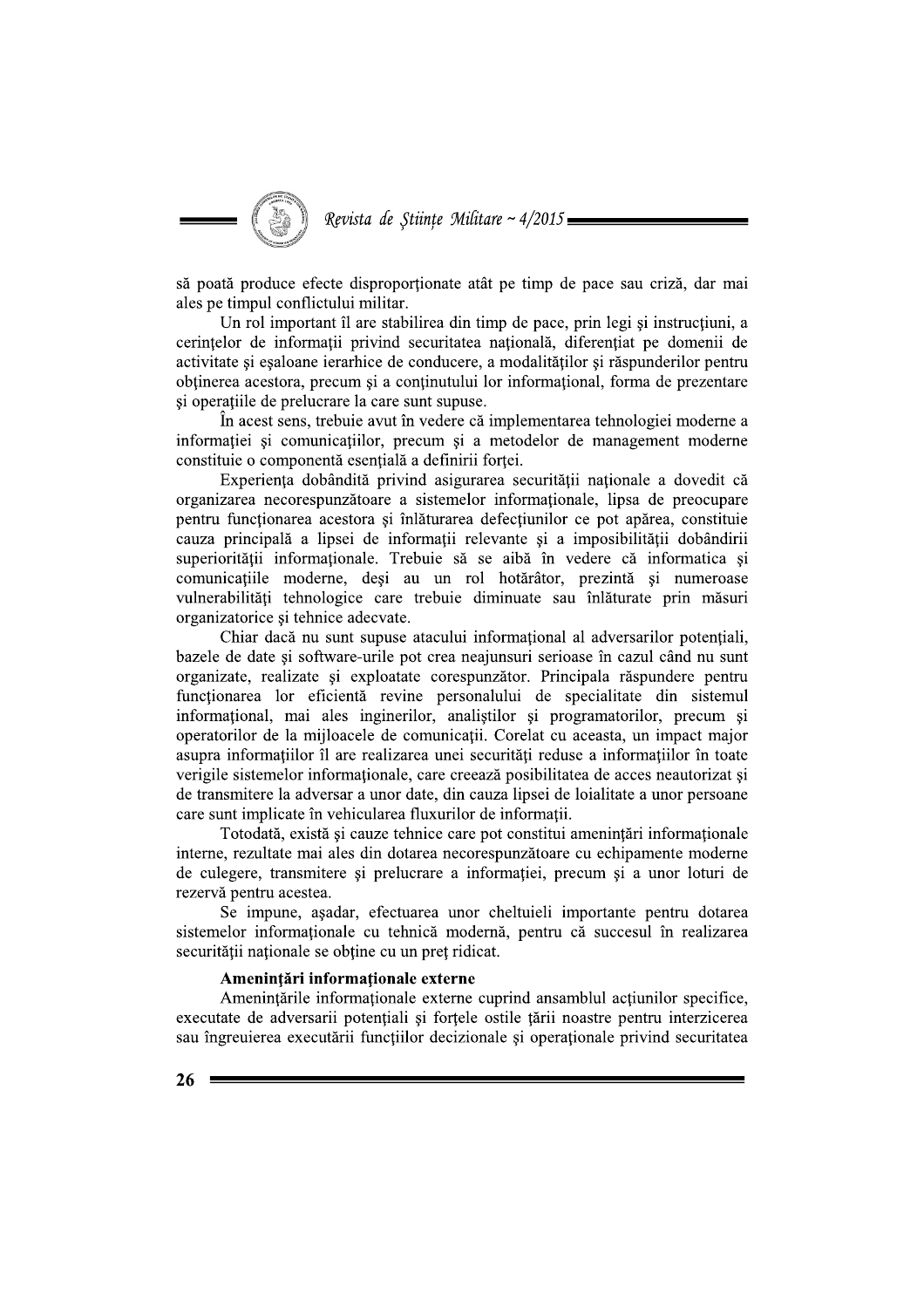= Revista de Științe Militare ~  $4/2015$ 

natională. Acestea urmăresc limitarea sau excluderea activitătilor proprii privind culegerea de informații, deteriorarea sau distrugerea senzorilor și a altor surse de date si interzicerea functiilor informationale privind securitatea natională.

Conform concluziilor formulate în literatura de specialitate<sup>10</sup>, principalele amenintări informationale externe asupra structurilor decizionale si actionale privind securitatea națională sunt următoarele:

- atacul fizic împotriva surselor de date și a mijloacelor de transmitere, prelucrare și afișare a informațiilor;

- atacul electronic asupra mijloacelor de culegere, transmitere si prelucrare a informatiilor;

- atacul cibernetic împotriva sistemelor informationale ale structurilor de informații pentru securitatea națională și cele ale organizațiilor economice, financiare, diplomatice etc.;

- pirateria software;

- atacul fizic si electronic asupra organelor decizionale ale statului nostru (președinție, parlament, guvern etc.) privind securitatea națională;

- atacul psihologic asupra tuturor structurilor decizionale si actionale ale tării noastre (politice, economice, sociale, de apărare etc.)

Aceste amenințări nu sunt noi, ele fiind generate de însăși dezvoltarea societății informationale, dar trebuie cunoscute, studiate cu atentie si stabilite cu precizie măsurile corespunzătoare pentru combaterea lor.

Este cunoscut că obiectul culegerii de informații pentru securitatea națională constă în asigurarea cunoașterii exacte a situației internaționale, mai ales în zona de interes a României, Uniunii Europene și NATO, precum și a situației interne din tara noastră și din țările vecine, realizându-se astfel anticiparea acțiunilor agresive ale adversarilor potentiali sau ale unor grupuri ostile și prevenirea surprinderii.

În prezent<sup>11</sup> securitatea se identifică cu protecția a tot ceea ce afectează bazele înseși ale statului și organizațiilor internaționale la care am aderat și cu care executăm acțiuni în comun.

Această evoluție a modificat și obiectivele serviciilor de informații, care nu se mai concentrează atât de mult pe informații despre parametrii militari și strategici ai unor terțe țări, cât mai ales pe aspecte și fenomene economice, sociale si politice a căror logică de actiune răspunde unor modele și condiții diferite și, în special, cu mult mai imprevizibile decât în trecut.

Se dovedește că existența unor informații sigure, complete și oportune constituie suportul principal al conducerii și coerenței proceselor decizionale

<sup>&</sup>lt;sup>10</sup> J. S. Gansler, H. Binnendjic, *Information Assurance*, *Trend in Vulnerabilities*, *Threat and* Technologies.

<sup>&</sup>lt;sup>11</sup> Doctrina națională a informațiilor pentru securitate, Editura SRI, București, 2004.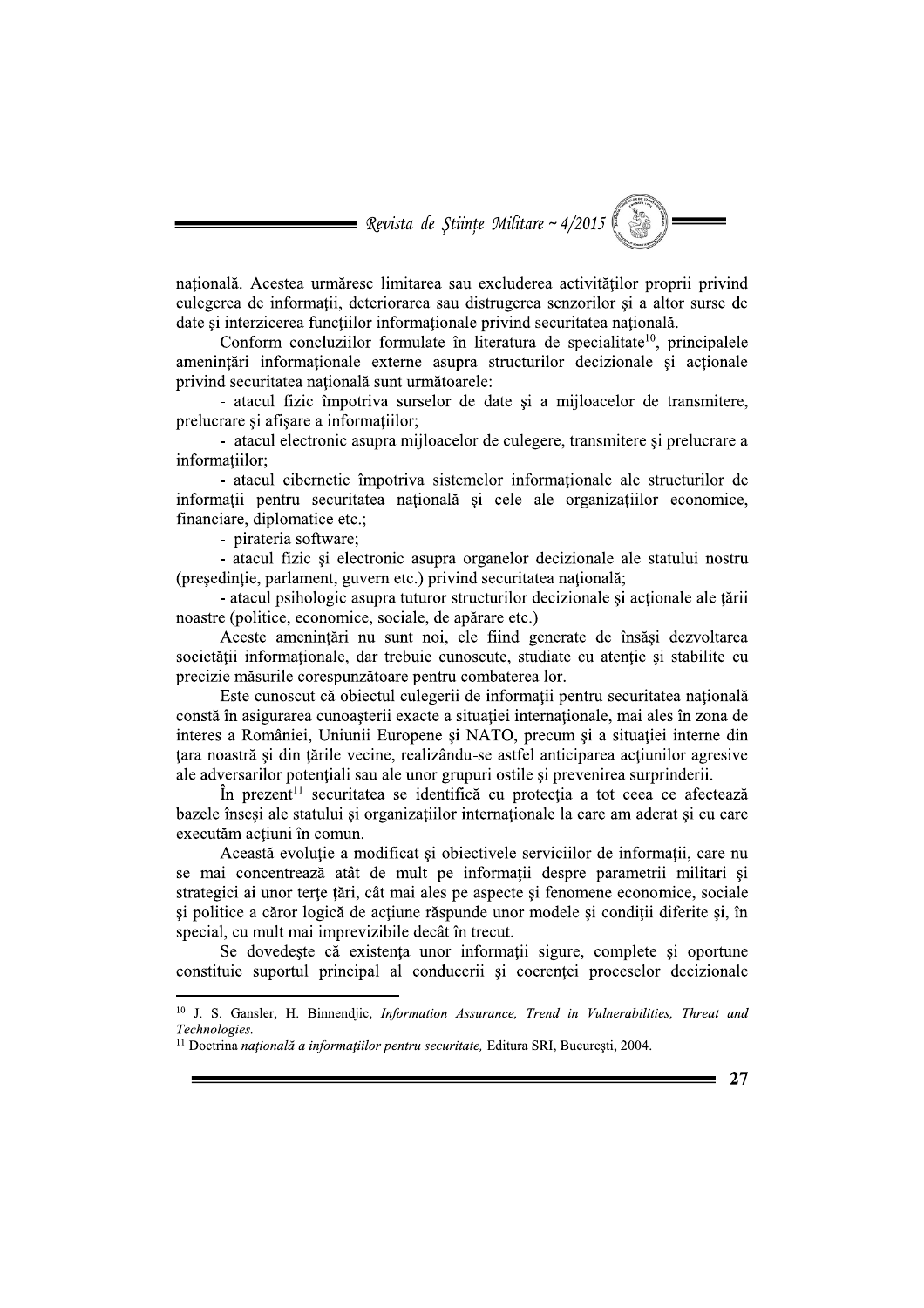privind securitatea natională. De aceea, atacul fizic al adversarilor potentiali și grupurilor ostile împotriva surselor și mijloacelor pentru obținerea informațiilor constituie, probabil, principala vulnerabilitate pentru sistemele informationale de orice natură, din țara noastră.

Atacul electronic asupra miiloacelor de culegere, transmitere si prelucrare a informațiilor se bazează pe utilizarea de energii electromagnetice înalte (lasere, arme cu frecvențe radio, arme cu microunde etc.) pentru neutralizarea sau distrugerea mijloacelor electronice (radare, senzori, stații radio, radiorelee, calculatoare etc.) utilizate în sistemele informationale si afectarea biofizică a personalului.

Apreciem că acest atac constituie amenințarea fizică principală asupra mijloacelor tehnice ale sistemelor informationale existente la structurile de informatii privind securitatea natională.

Protectia împotriva acestor arme, care atacă echipamentele tehnice si personalul sistemelor informationale, are un rol hotărâtor pentru functionarea neîntreruptă a mijloacelor electronice utilizate pentru culegerea, transmiterea, prelucrarea și diseminarea informațiilor.

Atacul cibernetic asupra structurii informaționale a securității naționale reprezintă o amenințare deosebit de importantă, care are în vedere "spațiul virtual" ce vizează mai ales produsele software și firmware, protocoalele și bazele de date ale sistemelor informatice utilizate în retelele de calculatoare si de comunicatii. Actiunile externe specifice atacului cibernetic au în vedere reducerea însemnată a posibilităților de efectuare corectă a serviciilor în cadrul sistemului informațional, deteriorarea software-ului de aplicație ce are, de regulă, caracter confidențial sau secret, pentru a genera informații greșite din datele prelucrate.

Aceste amenintări externe sunt favorizate de neaplicarea unor reguli sigure de protecție și securizare a informațiilor pe timpul transmiterii și prelucrării datelor culese de către surse. Ele fructifică lacune și/sau slăbiciuni existente în structura sistemului de securitate a rețelelor proprii de comunicații și calculatoare.

Atacul cibernetic are legătură cu pirateria software<sup>12</sup>, care poate fi desfășurată de agresori locali sau plasați în orice puncte din spațiul interconectat al informației și urmăresc, după caz, paralizarea completă a sistemelor informatice sau defectarea (căderea) lor intermitentă, la momente de timp dinainte stabilite.

Atacul cibernetic urmărește și deteriorarea programelor (sistemelor expert) folosite în procesele decizionale și acționale privind securitatea națională, ceea ce

<sup>&</sup>lt;sup>12</sup> J. S. Gansler, H. Binnendjic, *Information Assurance*, *Trend in Vulnerabilities*, *Threat and* Technologies.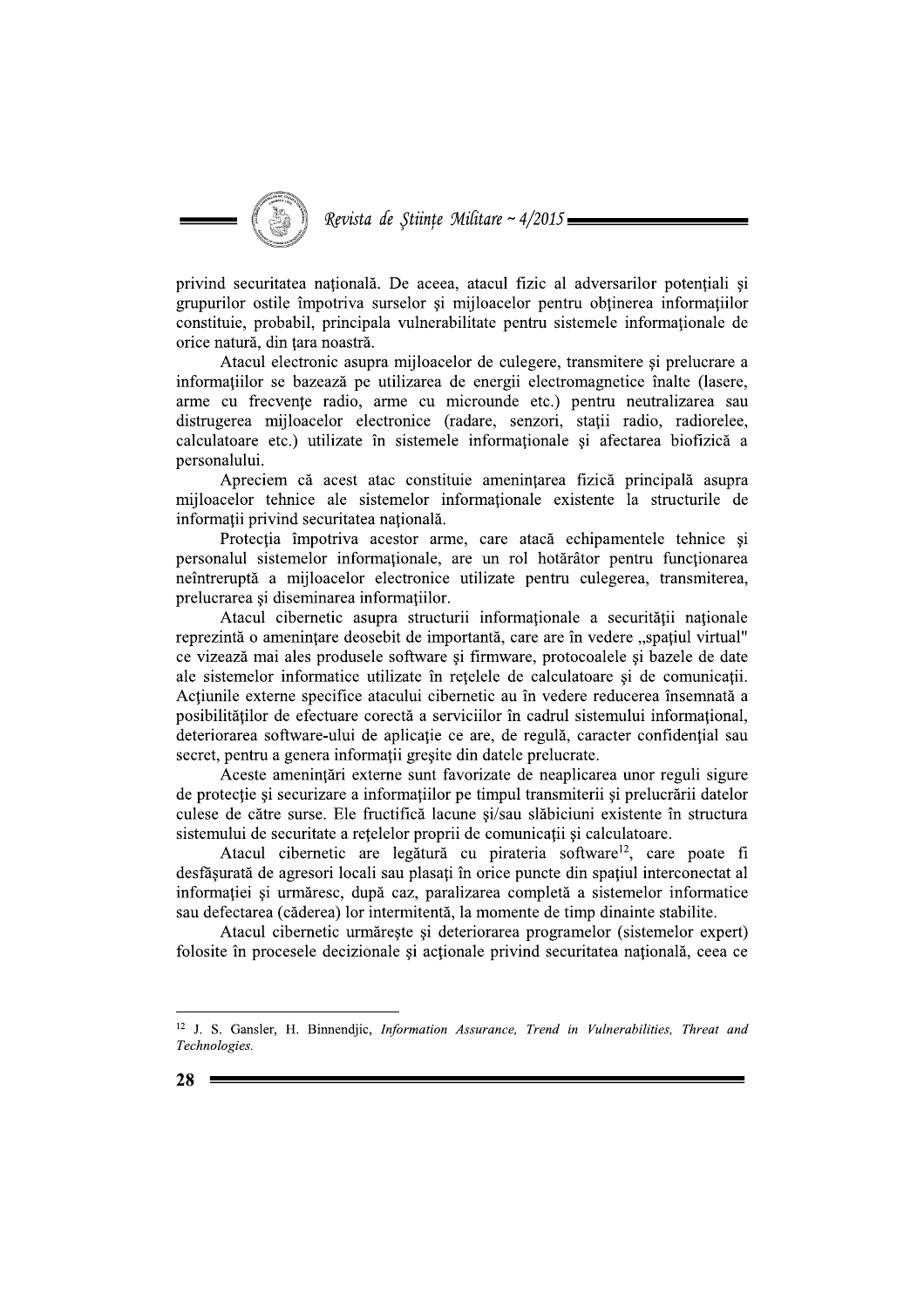= Revista de Științe Militare ~  $4/2015$ 

depăseste cu mult sfera informațională propriu-zisă și poate genera decizii greșite care, într-o formă sau alta, să avantajeze adversarii potențiali.

Atacul împotriva capacității de conducere a organelor centrale și locale ale tării urmărește neutralizarea sistemelor decizionale, personalului și tehnicii, precum si a comenzii structurilor operationale subordonate acestora, pentru paralizarea activităților privind securitatea națională (siguranța cetățenilor, ordine publică, apărare, situatii de urgență etc.) a celor economice, financiare, sociale etc. Este îndreptat asupra capacităților fizice și intelectuale ale conducătorilor, funcționarilor din administratia de stat si locală, personalului de ordine publică, apărare si intervenție în situații de urgență.

Ca metodă de acțiune, adversarii potențiali sau grupurile ostile pot folosi capturarea unora dintre persoanele de conducere, parlamentari, miniștri, diplomați, ofițeri superiori etc. pentru dezorganizarea diferitelor domenii de activitate și/sau atacul pentru influentarea stării biofizice a întregului personal pentru scoaterea lui definitivă sau temporară din activitățile desfăsurate.

La această amenintare contribuie practic și atacul psihologic, care se bazează pe folosirea informatiilor împotriva mintii umane, pentru a modifica sau anula perceptii, atitudini sau comportamente ale oamenilor. Ca urmare, pot apărea erori umane în procesele decizionale și de comandă-control, care vor diminua capacitatea de conducere a statului si a diferitelor domenii de activitate.

Pentru legătura organelor centrale ale statului cu cele ale Uniunii Europene. NATO și ale altor organisme internaționale, precum și pentru legăturile diplomatice etc. un rol important îl au retelele radio pe unde scurte care pot fi neutralizate prin schimbarea caracteristicilor electrice ale ionosferei.

Existenta în sistemele de asigurare a informațiilor și de comunicații ale sistemelor informationale privind securitatea natională a unor radare, stații radio și radio-relee, care functionează cu frecvente radio de înaltă energie și folosesc antene cu câștig foarte mare, poate constitui un risc important pentru personalul de exploatare și unele categorii de aparatură electronică, în principal, calculatoare, din compunerea acestora. Rezultă că sistemele informaționale ale structurilor de stat privind securitatea națională pot avea unele vulnerabilități ce pot fi exploatate de către adversari sau grupuri ostile, dar și de persoane din interiorul acestora, rău intentionate.

Cunoașterea vulnerabilităților și amenințărilor informaționale permite luarea de măsuri severe, organizatorice și tehnice, pentru diminuarea sau înlăturarea completă a acestora.

#### Măsuri de protectie a sistemelor si retelelor militare si speciale

Protecția sistemelor informaționale se referă la luarea unor măsuri speciale de apărare a datelor vehiculate prin acestea, prin intermediul echipamentelor de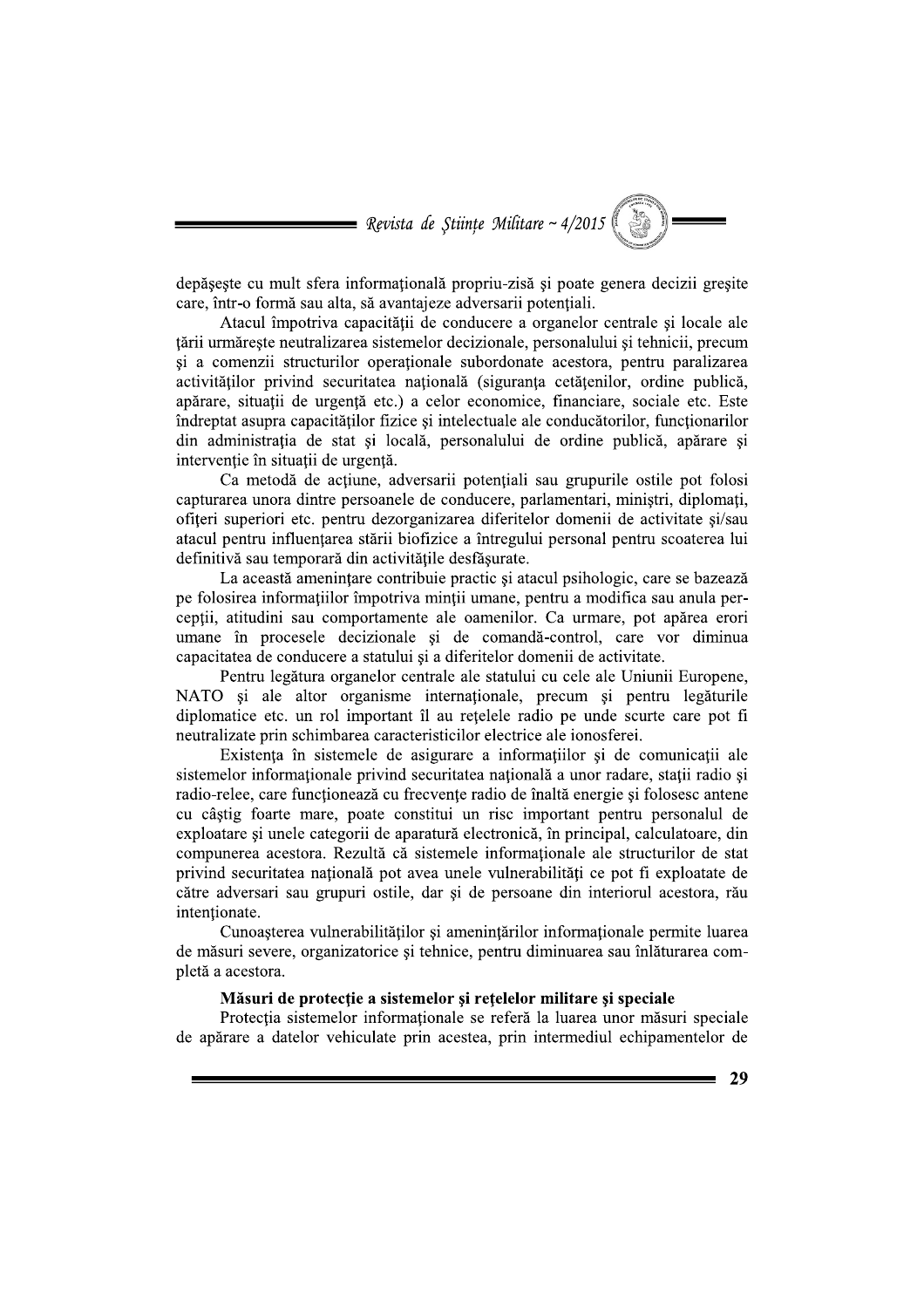

prelucrare automată a datelor, software de sistem și de aplicatie, precum și al comunicatiilor.

Cinci valori patrimoniale ale sistemelor informationale (echipamente, software, materiale, date, servicii) pot constitui ținta următoarelor amenințări: pierdere, respingere (nerecunoastere), compromitere si corupere.

Securitatea sistemului informațional pentru securitatea națională depinde de dinamica sa, iar amenințările asupra acestuia sunt îndreptate împotriva structurilor organizatorice, echipamentelor, programelor de aplicație și sistemului de operare, materialelor utilizate în retelele de calculatoare, informatiilor memorate pe diverse suporturi magnetice, hârtiilor de valoare aflate în sistem sau a serviciilor prestate de componentele acestuia.

Enumerarea principalelor măsuri de protecție a informațiilor<sup>13</sup> în sistemele informaționale se prezintă în figura următoare:



În general<sup>14</sup>, amenințările privind securitatea sistemelor informationale și a informatiilor vehiculate prin acestea pot fi grupate astfel:

- pierderea unor echipamente sau componente fizice;

- respingerea serviciilor;

<sup>&</sup>lt;sup>13</sup> Information Protection Capabilities, Joint Doctrine Encyclopedia, US Army, 1997. <sup>14</sup> D. Oprea, op. cit., p. 38.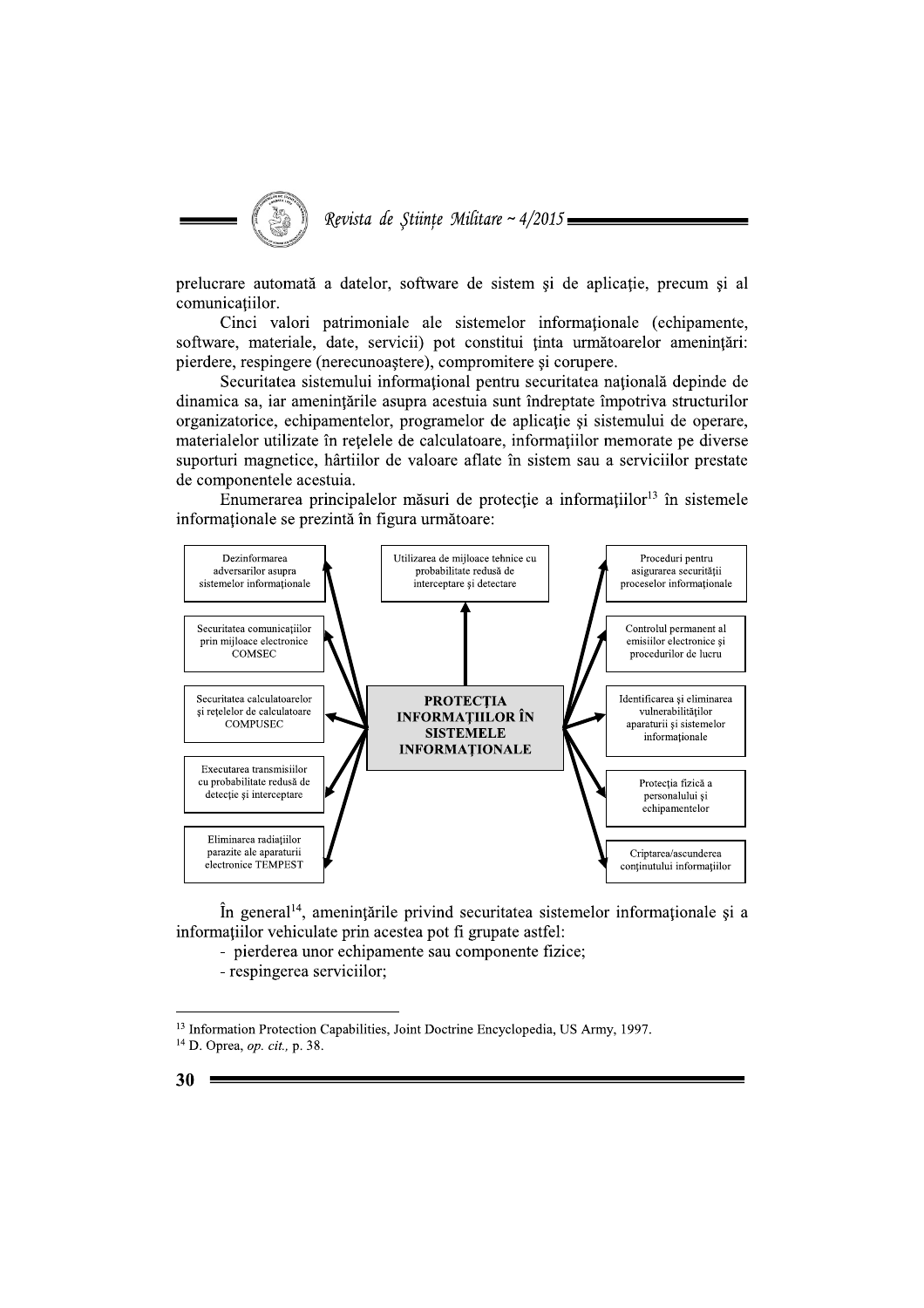= Revista de Științe Militare ~  $4/2015$ 

- folosirea neautorizată a echipamentelor:

- accesarea informațiilor clasificate;
- modificarea neautorizată a informatiilor:
- pierderea informatiilor;
- folosirea neautorizată a informatiilor;
- aflarea neautorizată a secretelor privind produsele software utilizate;
- modificarea neautorizată a programelor utilizatorilor;
- pierderea sau folosirea neautorizată a produselor software.

Perimetrul sistemelor informationale, în care sunt păstrate și vehiculate informațiile clasificate, trebuie să fie zonat, în principiu, existând trei zone de securitate, anume: clasa I, clasa a II-a și zona administrativă.

Se va organiza o evidență strictă asupra documentelor clasificate și a persoanelor autorizate care au avut acces la acestea, pentru a se evita compromiterea accidentală sau intentionată a informatiilor, organizându-se, în acest scop, monitorizarea lor continuă și neîntreruptă.

Preocupările pentru protecția informațiilor clasificate în sistemele informationale s-au amplificat considerabil odată cu trecerea la prelucrarea automată a datelor, întrucât:

- densitatea informației este mult mai mare decât în sistemele clasice bazate pe hârtie, iar suporturile magnetice actuale (mai ales memory stick) cu capacități de ordinul zecilor de gigabaiti pot memora cantităti foarte mari de informatie, ce poate fi sustrasă cu relativă usurință;

- dispare transparența documentelor;

- accesarea datelor în sistemele de calcul moderne se poate efectua cu mai mare usurință prin accesul neautorizat al unor persoane externe sau din cadrul organizatiei privind securitatea natională;

- eventualele atacuri cibernetice asupra sistemelor de calcul pe care sunt stocate informatiile sunt greu de depistat:

- remanenta suporturilor magnetice, după ce au fost sterse, poate constitui o cale sigură de a reface informațiile înregistrate anterior;

- existența în memoriile calculatoarelor a informațiilor de sinteză (agregate) cu valoare decizională ridicată permite obținerea prin activități criminale a unor date utilizabile direct de către adversari:

- comunicațiile și rețelele de calculatoare au devenit tot mai performante, dar prezintă și vulnerabilități însemnate, ceea ce permite ca atacurile informaționale asupra acestora să se poată efectua în principal prin acțiuni cibernetice din orice loc de pe globul pământesc;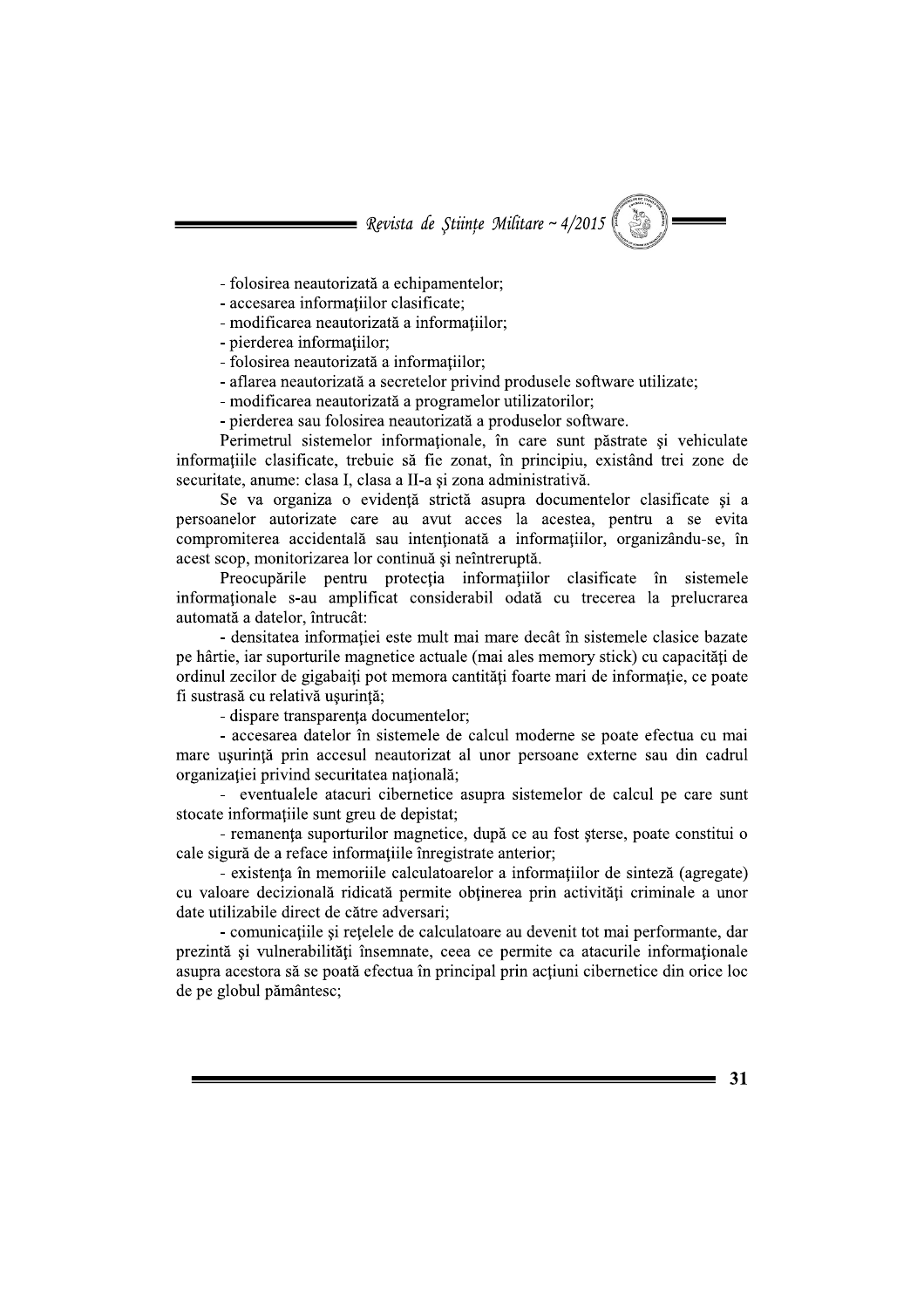Revista de Științe Militare ~ 4/2015 =

- standardele de securitate a informatiilor în sistemele informationale existente nu permit o protecție sigură a acestora și necesită cheltuieli foarte mari și specialisti cu înaltă calificare, măsuri care sunt greu de realizat.

Mecanismele de protecție utilizate în sistemele informaționale trebuie să fie cât mai simple, usor de întrebuintat, să ofere un număr cât mai mic de erori sau alarme false și să demonstreze completitudine, caracterizată printr-o funcționare normală la orice si corectitudine, prin oferirea răspunsurilor anticloate la înregistrarea unor intenții frauduloase. Mecanismul de protecție trebuie să aibă o perioadă cât mai mare de supravietuire și să asigure permanent un nivel determinat al protecției. De asemenea, trebuie să ofere soluții de funcționare normală a echipamentelor sistemului informational în situația întreruperii alimentării cu energie electrica a acestora, defectării sistemului de comunicații și variațiilor bruște ale temperaturii.

Apreciem că protectia componentelor sistemelor informationale privind securitatea natională împotriva atacurilor informationale, cu precădere împotriva celor electronice și cibernetice, trebuia să constituie preocuparea principala a tuturor specialistilor din domeniile informatiilor, comunicatiilor si informaticii, întrucât globalizarea amenințărilor la adresa acestora poate produce efecte dezastruoase, ce afectează grav securitatea națională.

De aceea, proiecția sistemelor informaționale privind securitatea națională trebuie să aibă în vedere ansamblul miiloacelor tehnice a celor trei componente principale ale acestora, anume:

- subsistemul de asigurare a informatiilor;
- subsistemul de comunicatii;
- subsistemul retelelor de calculatoare (informatic).

Subsistemul de asigurare (culegere) a informațiilor este cel care dă semnificatia si importanta sistemelor informationale, întrucât el furnizează materia primă (date și informații) care privește securitatea națională.

Mijloacele tehnice moderne utilizate pentru culegerea informatiilor sunt numeroase și se bazează pe utilizarea celei mai înalte tehnologii rezultată din simbioza electronicii, comunicațiilor moderne și informaticii. Ca urmare, ele prezintă anumite vulnerabilități care pot fi exploatate în cadrul războiului informational al adversarilor potentiali (reali), prin atacarea lor fizică, electromagnetică sau cibernetică.

Scoaterea din funcțiune a unora dintre acestea poate cauza întreruperea unor fluxuri informaționale, din cauza împiedicării funcționării surselor de informații, respectiv senzori, mijloace de ascultare și supraveghere, aparatură de goniometrare și de obținere a imaginilor etc. Principalul mijloc de protecție a acestora constă în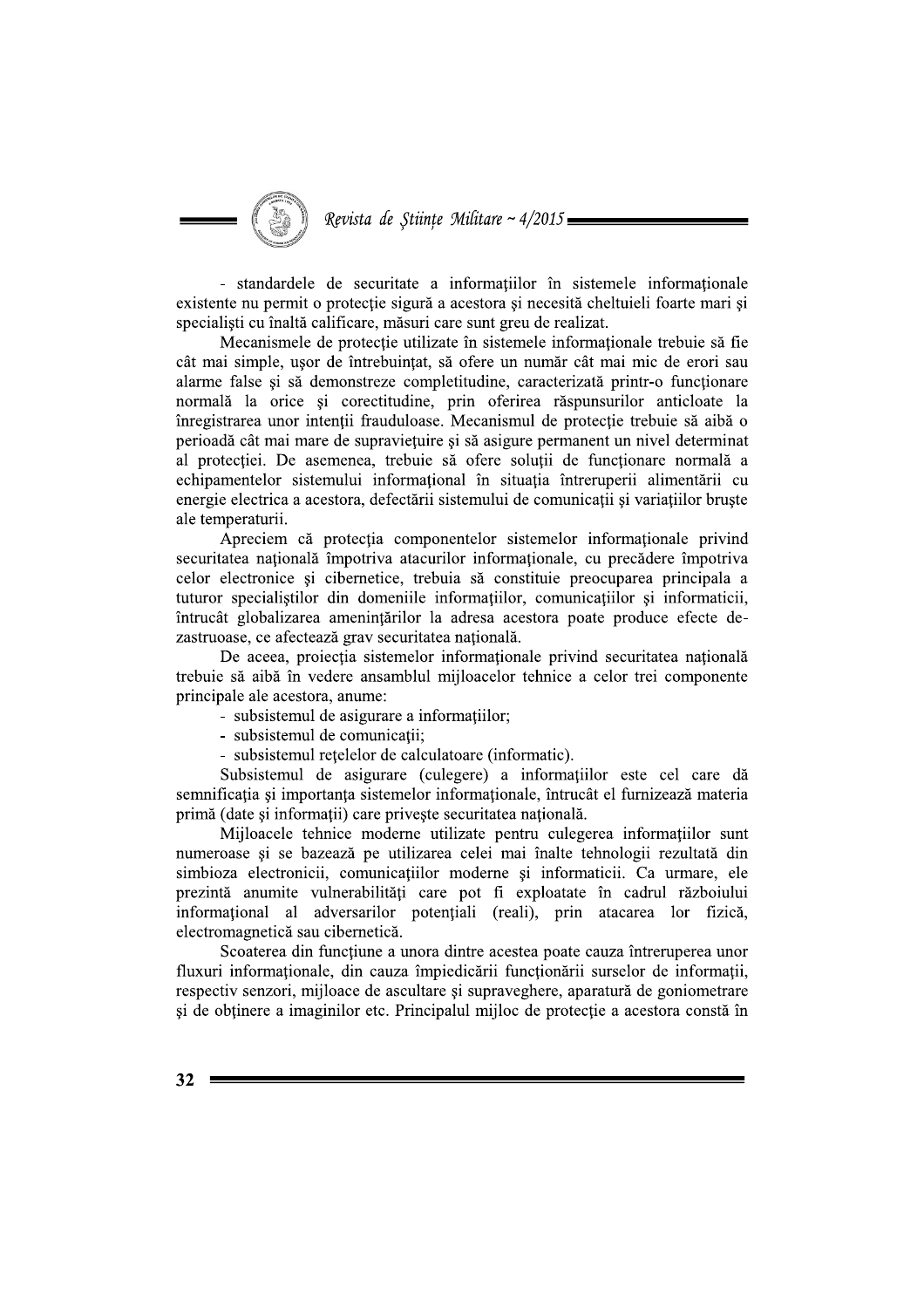

paza si apărarea lor neîntreruptă, precum și dispunerea echipamentelor în locuri (spații) protejate față de impulsurile electromagnetice și energiile de mare putere.

### Protecția împotriva interceptării radiațiilor parazite

Radiațiile (emisiunile) compromițătoare sunt constituite din semnale neintenționate care, dacă sunt interceptate și analizate, asigură dezvăluirea continutului informatiei transmise, receptionate, supuse prelucrării sau altor operațiuni în echipamentele sistemelor de comunicații și de calcul. Studiul efectuat asupra domeniului menționat este cunoscut sub denumirea de TEMPEST (Transient Electro Magnetic Pulse Emanation Standardizing), care defineste ansamblul investigatiilor, studiilor si controlului asupra radiatiilor compromitătoare ale echipamentelor electronice.

Protecția<sup>15</sup> împotriva interceptării și analizei radiațiilor parazite pe timpul functionării acestora se realizează prin:

- diminuarea nivelului radiatiilor parazite până la valorile prevăzute prin standarde și norme de specialitate;

- limitarea accesului personalului neautorizat în raioanele de instalare a echipamentelor de comunicatii si de calcul si eliminarea din aceste raioane a oricăror aparate capabile să înregistreze și să retransmită radiatiile parazite la distante convenabile adversarilor:

- măsurarea continuă a nivelului radiațiilor parazite în gamele de lucru ale echipamentelor de comunicații și adoptarea unor măsuri organizatorice și tehnice severe pentru eliminarea sau reducerea posibilităților de interceptare a acestora;

- pregătirea temeinică a personalului de exploatare asupra măsurilor de protecție a echipamentelor de comunicații și de calcul.

### Protecția fizică a personalului și echipamentelor tehnice

Protectia fizică reprezintă o componentă importantă a managementului sistemului informational, care se realizează prin monitorizarea umană si/sau electronică a zonei proteiate, folosirea de bariere și proceduri standardizate, chei de control, documente de acces specializate, iluminări și alte soluții care interzic accesul neautorizat.

În general, protecția fizică trebuie să asigure:

- securitatea personalului și compartimentarea strictă a accesului la echipamentele de comunicații și de calcul;

- protectia împotriva actiunilor de spionaj, sabotaj, defectare si furt;

- reducerea expunerii la amenințări care pot cauza refuzul serviciilor sau alterarea neautorizată a informatiilor;

<sup>&</sup>lt;sup>15</sup> AR 381-14(S), Technical Surveillance Countermeasures and TEMPEST, SUA, 1998.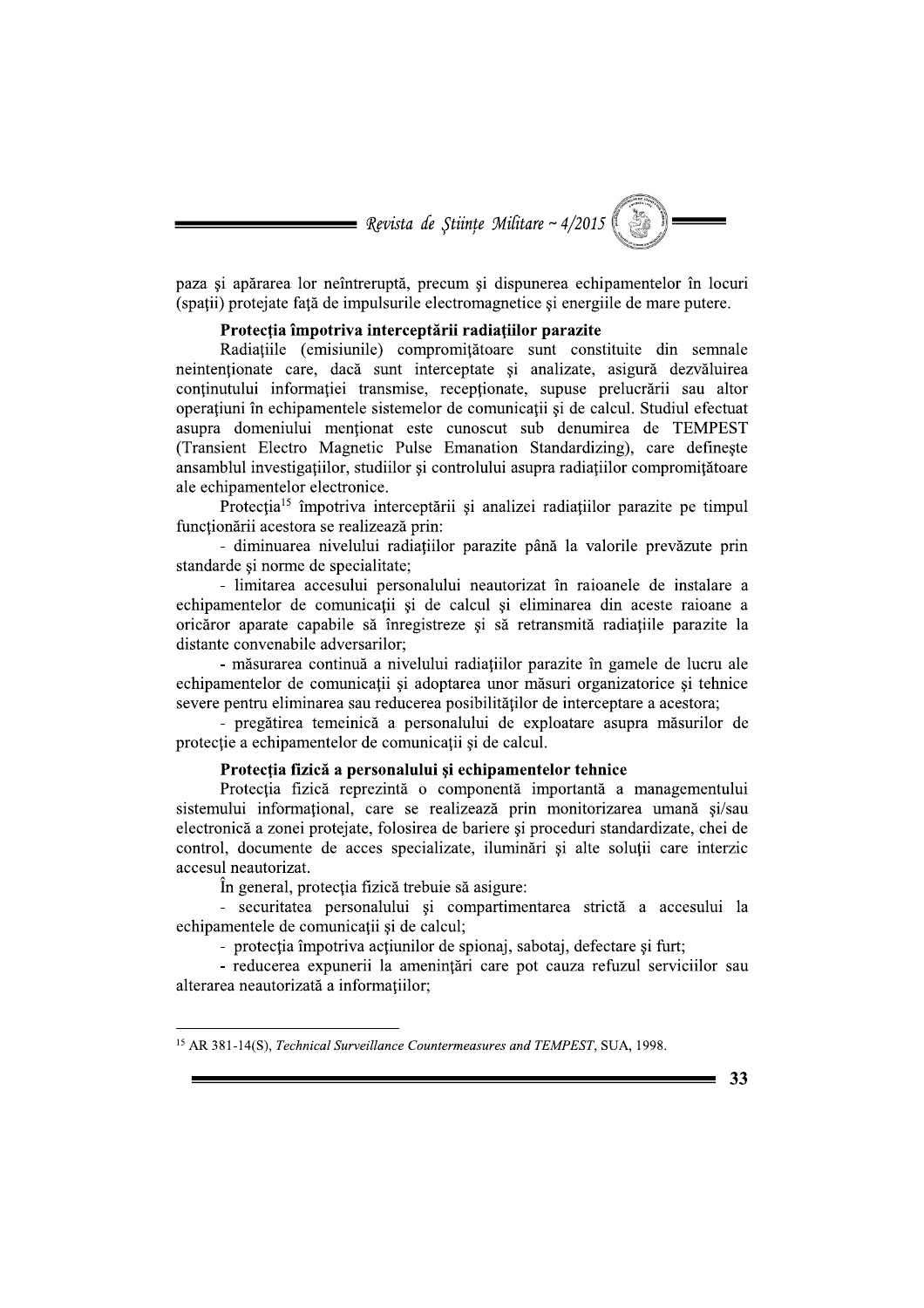

- controlul si supravegherea continuă a echipamentelor și a locurilor de lucru ale personalului (monitorizarea video);

- reinscriptionarea cheilor de criptare după fiecare oprire a echipamentelor criptografice:

- asigurarea pazei neîntrerupte și apărării punctelor cheie ale sistemelor de comunicații și rețelelor de calculatoare.

Securitatea, din punctul de vedere al personalului, trebuie să aibă în vedere următoarele activități:

- selectia:

- verificarea prin prisma securității;

- supravegherea continuă;

- instruirea și conștientizarea.

Rezultă că protecția informațiilor și a sistemelor informaționale privind securitatea natională împotriva operatiilor informationale ofensive ale adversarilor potentiali este o măsură defensivă absolut necesară în toate situațiile.

### Concluzii și propuneri

Din tratarea teoretică a problematicii privind importanta doctrinară și actională a războiului informational în viziunea Aliantei Nord-Atlantice și, implicit, în conceptia de transformare a Armatei României, precum și a celei referitoare la asigurarea informațională a securității naționale rezultă, evident, unele concluzii, esențializarea acestora permițându-ne să apreciem că:

- informatia este, fără îndoială, un element esential al factorului de putere, oricare ar fi domeniul de manifestare, dar nu este suficientă deținerea ca atare a acesteia, utilizarea ei oportună confirmând, de fapt, eficacitatea și puterea utilizatorului informational:

- în contextul extrem de alert al noii revoluții informaționale, revoluție care, practic, determină libertatea neîngrădită a cunoașterii în geopolitica globalizării, războiul informațional reprezintă componenta sau, după caz, dominanta oricărei confruntări, indiferent de domeniul în care se manifestă: social, militar, economic, fizic etc.:

- în actualul context informational global, dar și al unei acerbe competitii desfăsurate la nivelul tuturor subsistemelor sistemului social global, inclusiv, evident, a celui militar, războiul informational este, deopotrivă, omniprezent, inevitabil și continuu;

- scopul organic al războiului informational, în oricare dintre formele sub care se poate desfăsura operational-ofensiv sau defensiv, constă în dobândirea superiorității informationale, cu consecinte în afirmarea superiorității/victoriei în domeniul căruia îi este subsumat, în cazul nostru, cel privind securitatea națională;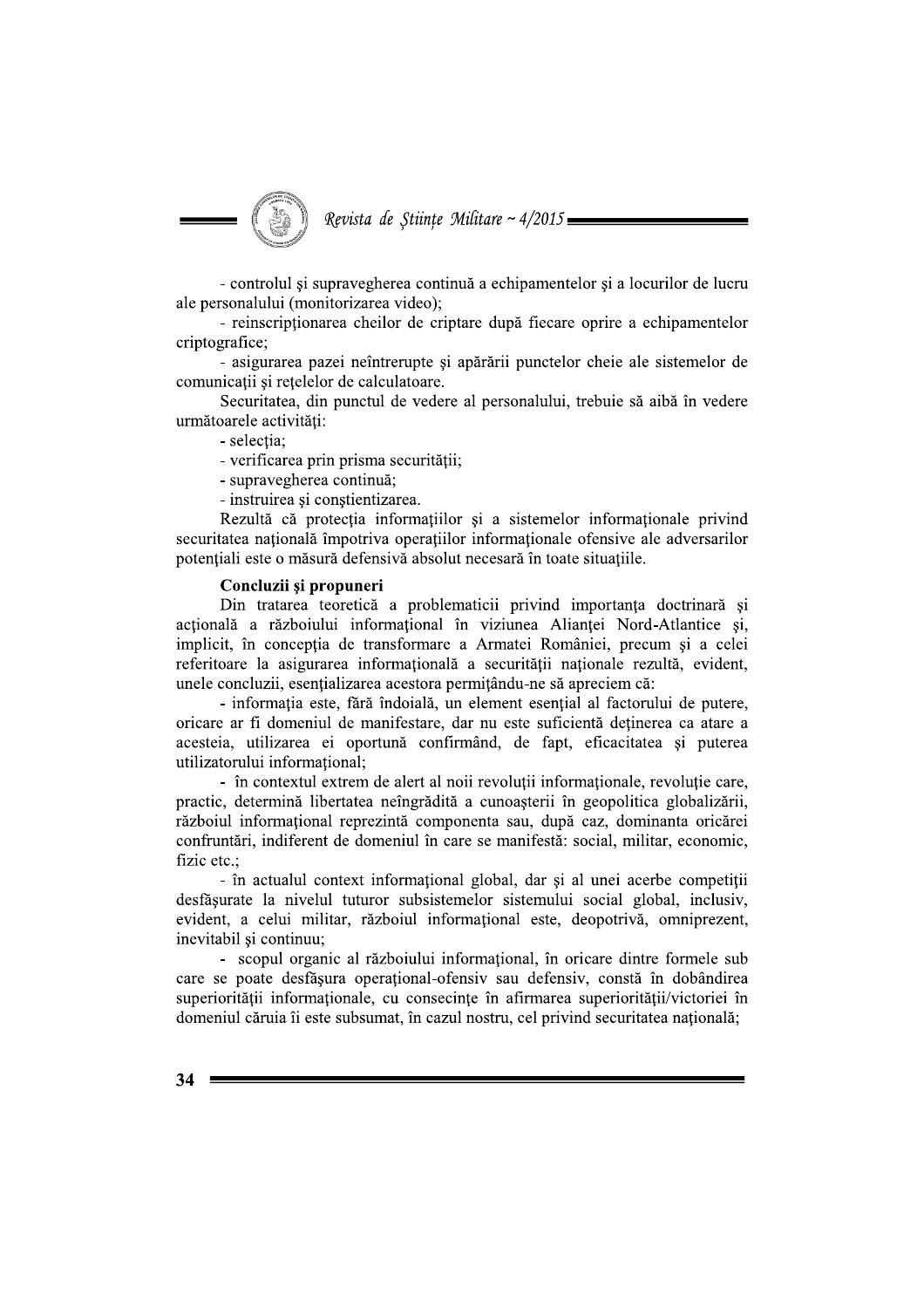= Revista de Științe Militare ~  $4/2015$ 

- imposibilitatea practică de a-l limita în vreun fel, ca arie de desfăsurare, spațialitate și obiectivele urmărite, indiferent de domeniul în care se manifestă și în care este utilizat, conferă războiului informațional atributele spațiale ale globalizării, putând considera, pe drept cuvânt, că este, deopotrivă, vector și consecintă a acesteia:

- în ceea ce privește armele și tehnicile utilizate în războiul informațional, acestea nu au nicidecum un caracter imuabil, dincolo de cele deja consacrate, fiind posibilă, în circumstanțe imprevizibile, apariția unor "arme", instrumente și tehnici necunoscute încă de ducere a războiului informational, inclusiv prin utilizarea unor noi principii ale fizicii;

din perspectiva împlinirilor tehnologiei postmoderne, războiul  $\mathbf{r}$ informațional pune în evidență atât virtuțile incontestabile ale revoluției informationale, cât și limitele acesteia în contextul înfruntărilor care o exprimă deopotrivă:

- războiul informational și informatia, în sensul cognoscibil al practicii umane, sunt unii dintre vectorii cei mai determinanti ai noii revolutii în afacerile militare:

- în asigurarea informațională a securității naționale, resursele informaționale au un rol decisiv, calitatea și oportunitatea acestora relevând capacitatea structurilor de informatii ale statului, precum si nivelul de racordare institutională la rigorile aplicate ale revolutiei informationale:

- conținutul informațiilor care alimentează afirmarea complexă a securității naționale este extrem de eterogen, practic nedefinit și neprincipializat doctrinar, motiv pentru care, în perspectiva coagulării sistemice a acestei problematici, apreciem că este util să se procedeze la sistematizarea criterială coerentă a acestora;

- eficienta asigurării informationale a securității nationale depinde, decisiv, de capabilitățile decizionale ale structurilor institutionale împuternicite cu asemenea responsabilități:

- explozia informațională, fără precedent, ca amploare și anvergură, în istoria umanității, îngreuiază obținerea conținutului util al informațiilor prin care asigurăm securitatea natională, realitate care impune utilizatorilor avizați ai informațiilor dobândite, un discernământ profesional desăvârșit;

Pe baza concluziilor formulate în urma studiului multilateral al literaturii de specialitate considerăm că putem formula următoarele propuneri:

- detalierea conceptului de război informațional, în accepțiunea utilizării sale pentru asigurarea securității naționale, în funcție de cele trei situații majore în care poate fi utilizat: la pace, în situații de criză și în caz de război;

- studiul sistematic al conținutului asigurării informaționale a securității nationale, cu luarea în consideratie a tuturor domeniilor care contribuie la aceasta si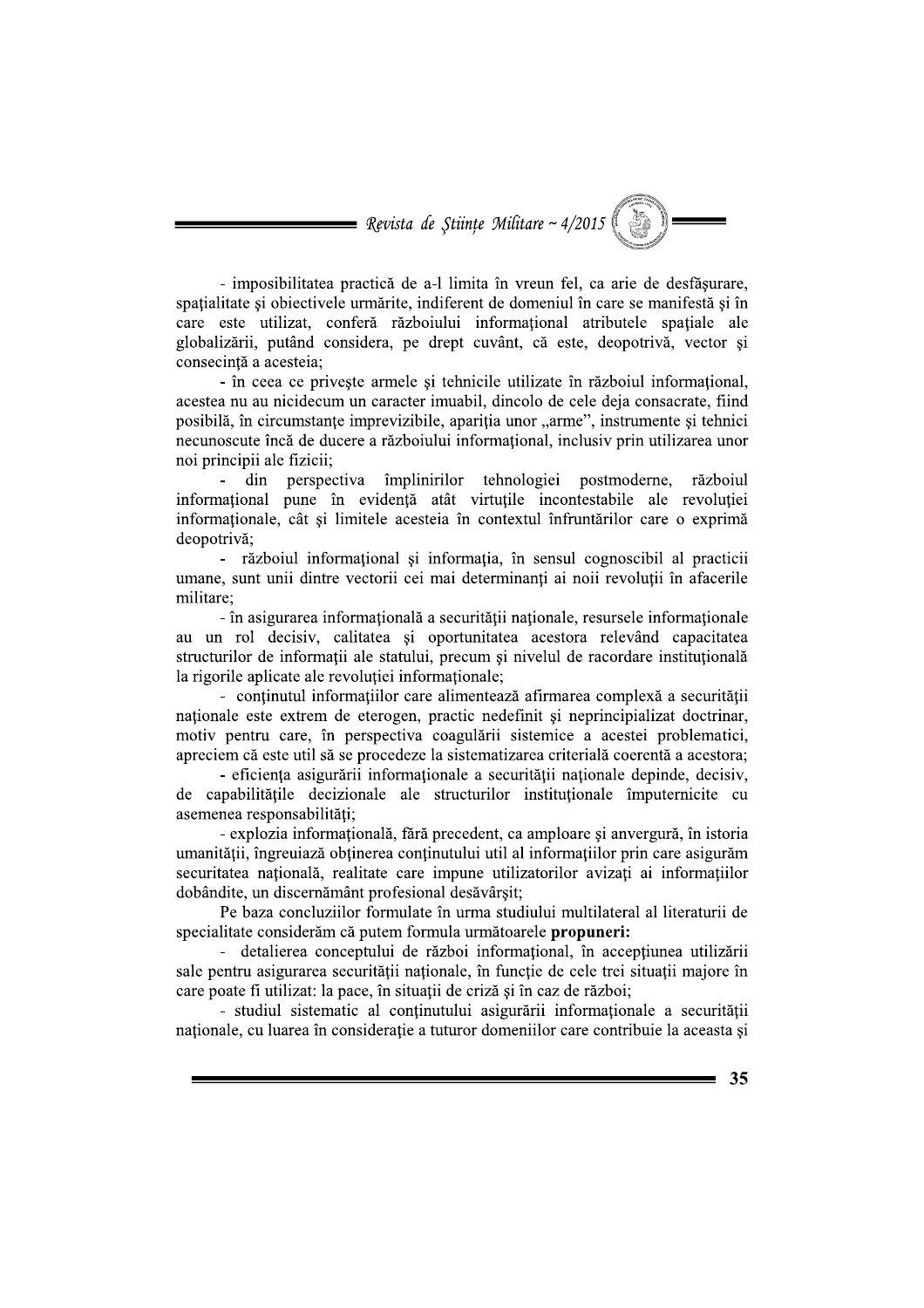Revista de Stiințe Militare ~  $4/2015$ 

a necesităților lor de informare, comandă și control, precum și a măsurilor de protecție a rețelelor de comunicații și de calculatoare aferente;

- includerea securității informatiilor printre prioritățile nationale:

- problematica războiului informațional să devină disciplină obligatorie de studiu în toate structurile de învățământ ale instituțiilor care răspund pentru securitatea natională:

- în cadrul măsurilor privind pregătirea tării pentru apărare (exercitii, aplicații etc.) să fie incluse și acțiunile de descoperire și contracarare a amenintărilor informaționale privind securitatea națională;

- studiul temeinic al normelor și instrucțiunilor NATO privind războiul informational, de către toate structurile privind securitatea națională, în părțile ce le privesc;

- pregătirea personalului de informatică care exploatează rețelele de calculatoare ale structurilor din sistemul securității nationale pentru prevenirea si lichidarea atacurilor cibernetice:

- corelarea doctrinară și operațională a războiului informațional, ca formă a luptei armate, cu principalele forme de luptă utilizate în prezent, dar și cu legile și principiile luptei armate, avându-se însă în vedere și posibilitățile de utilizare independentă a acestuia;

- protectia împotriva amenintărilor informationale să constituie o preocupare continuă a tuturor structurilor care răspund de securitatea natională, dar si a celorialte organizații atât pe timp de pace, dar mai ales în situații de criză și conflict militar:

- procurarea și dotarea cu mijloace moderne de război informațional defensive, dar și ofensive a principalelor structuri ale statului care răspund de securitatea natională.

# **BIBLIOGRAFIE**

\*\*\* Constituția României, Monitorul Oficial al României, nr. 233/1999;

\*\*\* Doctrina natională a informațiilor pentru securitate, Editura SRI, Buc., 2004

\*\*\* Doctrina pentru informații, contrainformații și securitate a armatei, Buc., 2005

\*\*\* Legea protectiei informatiilor clasificate, nr. 182/2002, în M.Of. nr. 248/2002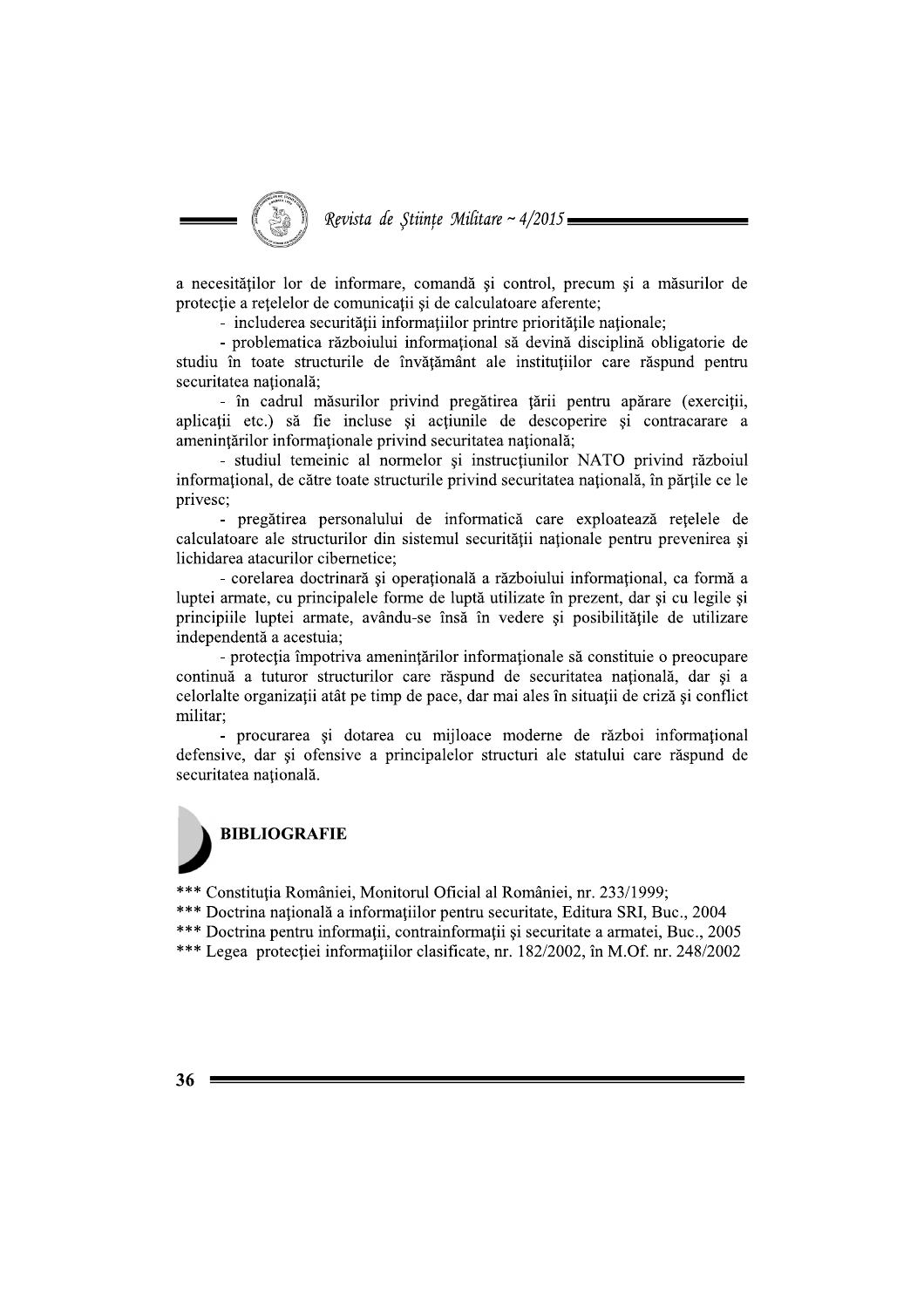

- Legea privind securitatea natională a României nr. 51/1991, publicată în M. Of. Nr. 163/1991
- Securitatea informațiilor, Centrul de Expertiză în Domeniul Securității, Bucuresti, 2008
- Sisteme informationale Sesiunea anuală de comunicări stiintifice cu  $***$ participare internațională, Editura UNAp. "Carol I", București, 2007
- \*\*\* Strategia de securitate natională a României, București, 2007
- ALEXANDRESCU C. și alții, Supremația electromagnetică, Editura UNAp, Bucuresti, 1999

ALEXANDRESCU C., Amenințări informaționale asupra sistemelor de comandă și control în acțiunile militare moderne "SI-2007"

- ALEXANDRESCU C., TEODORESCU C., Războiul electronic contemporan, Editura Sylvi, 1999
- ALEXANDRESCU C., ILINA D., MINCU C., Bazele matematice ale organizării sistemelor de transmisiuni, Ed. Militară, București, 1994
- ALEXANDRESCU Gr., VĂDUVA Gh., Infrastructuri critice: Pericole, amenințări la adresa acestora: Ed. UNAp. "Carol I", Buc., 2006
- ANDERSON Robert H., Physical Vulnerabilities of Critical US Information Systems (internet, Iaver May 03.pdf)
- BĂDĂLAN Eugen, Securitatea României, actualitate și perspective, Editura Militară, Bucuresti, 2001
- ENSA Risk Management/Risk Assesment (European Network and Information Security Agency)
- EUROCOM D/1 Tactical Communications Systems. Basic Parametersm 1986
- FM 3-13 Information Operations: Doctrine, Tactics, Techniques and Procedures, **US Army, 2003**
- FM 34-1 Intelligence and Electronic Warfare Operations, Headquarters Department of the Army, Washington DC
- FRUNZETI Teodor, Securitatea națională și războiul modern, Ed. Mil., Buc., 1999
- HLIHOR C., Geopolitica și geostrategia în analiza relațiilor internaționale contemporane, Editura UNAp, București, 2005
- ILIE Gh., STOIAN I., Ciobanu V., Securitatea informatiilor, Ed. Mil., Buc., 1996
- ISO/IEC 27001 Information Technology. Security Technique. Information Security Management Systems - Requirements